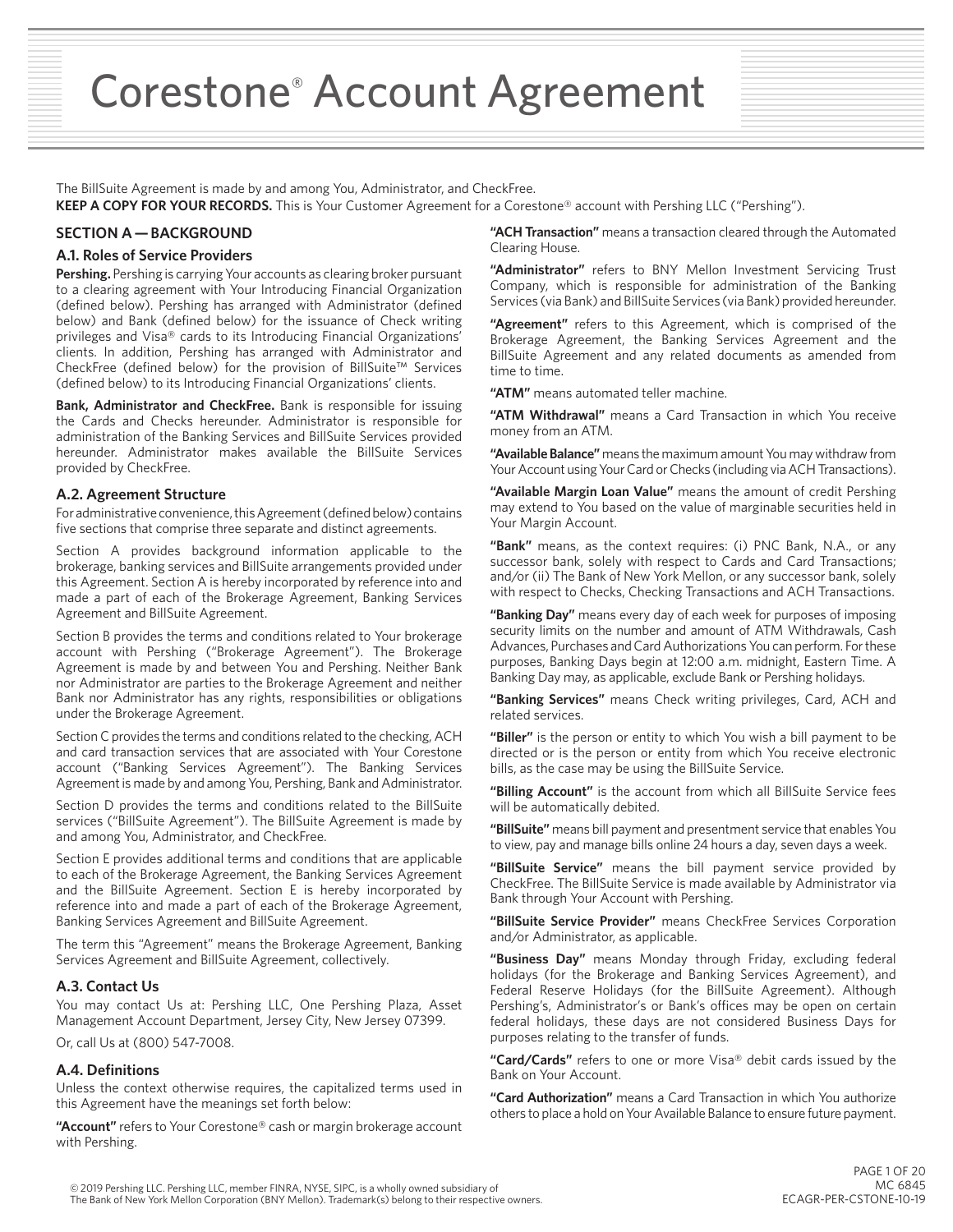**"Card Transaction"** means those transactions which You can perform with Your Card as more fully described below.

**"Cash Advance"** means a Card Transaction in which You receive money back from a merchant or financial institution. Cash Advances do not include ATM Withdrawals.

**"CheckFree"** means CheckFree Services Corporation, a subsidiary of Fiserv Solutions, Inc. CheckFree provides the BillSuite Services pursuant to the terms of the BillSuite Agreement.

**"Checks"** mean the Checks issued on Your Account and drawn on the Bank.

"**Check Transaction"** means those transactions which You initiate via a Check.

**"Corestone**™ **Account Agreement"** refers collectively to the agreements You make with (a) Pershing with respect to brokerage services, (b) Pershing, Bank and Administrator, solely with respect to Banking Services, and (c) Administrator and CheckFree solely with respect to BillSuite Services, when You open a Corestone account, consisting of the Corestone Account Application; this Agreement; the Option Agreement, if applicable; and any other written agreements between You and Pershing, all as amended from time to time.

**"Corestone Account Application"** refers to the Application You submit to open a Corestone account.

**"Corestone Account Services"** means the respective services provided pursuant to this Agreement.

**"Debit Balance"** means the Account balance representing money owed Pershing.

**"Due Date"** is the date reflected on Your Biller statement on which the BillSuite payment is due; it is not the late date or grace period.

**"Documents"** mean any disclosure documents, the Funds' prospectus(es), the Corestone Account Agreement, the Corestone Account Application which contain additional terms governing Corestone account, and the Corestone Account Financial Terms card, all as may be amended from time to time.

**"Electronic Fund Transfer"** means any transfer of funds initiated or authorized by You through an electronic payment system. Card Transactions, certain ACH Transactions and BillSuite Transactions are considered Electronic Fund Transfers.

**"Free Credit Balance"** refers to the sum of any cash balance in Your Account. (When a cash balance in Your Margin Account is collateral for Your obligations to cover short securities and/or option positions, it is not available for Your use and is not included in Your Free Credit Balance).

**"Fed Funds"** refer to the funds that are immediately available and not subject to an availability or collection hold.

**"Foreign Account"** refers to a Corestone account for which the primary account holder is not a resident or not a citizen of the United States.

**"Fund(s)"** mean any money market fund(s) or cash sweep product Pershing makes available and is selected by You.

**"Good Delivery"** refers to the delivery to Pershing of freely transferable securities (that is, properly registered, endorsed and fully negotiable stock certificates).

**"I, Me, My, You, Your, Accountholder"** refers to all of the individual Account owners and persons who sign the Corestone Account Application for individual and joint Accounts and refers to the corporation, limited liability company, partnership, trust or other legal entity for corporate, limited liability company, partnership, trust or other legal entity Accounts.

**"Introducing Financial Organization"** refers to a bank, brokerage firm, or other financial organization introducing Your Account to Pershing.

**"Payment Account"** is the account from which bill payments will be debited.

**"Payment Instruction"** is the information provided by You to the BillSuite Service for a bill payment to be made to the Biller (such as, but not limited to, Biller name, Biller account number and Scheduled Payment Date).

**"Pershing"** means Pershing LLC.

**"Prospectus"** is an offering document describing those money market fund(s), which fund(s) are made available by Pershing in connection with Your Account.

**"Purchase"** means a Card Transaction in which You purchase goods or services.

**"Regulation E"** means Regulation E (12 C.F.R. part 1005) of the Consumer Financial Protection Bureau.

**"Scheduled Payment"** is a payment that has been scheduled through the BillSuite Service but has not begun processing.

**"Scheduled Payment Date"** is the day You want Your Biller (via BillSuite) to receive Your bill payment and is also the day Your Payment Account will be debited, unless the Scheduled Payment Date falls on a non-Business Day, in which case it will be considered to be the previous Business Day.

**"Short Sale"** means the sale of a security You don't own, or that You have instructed Pershing not to deliver against Your sale ("short against the box").

**"Transaction"** means those transactions which You can perform with Your Cards and Checks as more fully described in this Agreement, as well as ACH Transactions.

**"Unauthorized Transaction"** means a Transaction made by someone without Your authorization and from which You received no benefit. An Unauthorized Transaction does not include: (a) a Card Transaction by a person to whom You furnished Your Card or PIN unless You have notified Us that Card Transactions by such persons are no longer authorized and We have had a reasonable opportunity to act on such notice; (b) a Transaction made or authorized by You with the intent to defraud; or (c) a Transaction which is made in error by Us.

**"We, Us, Our"** means, as the context requires, Pershing, Administrator and/or Bank (for the Brokerage and Banking Services Agreement); and means CheckFree Services Corporation and/or Administrator (for the BillSuite Agreement).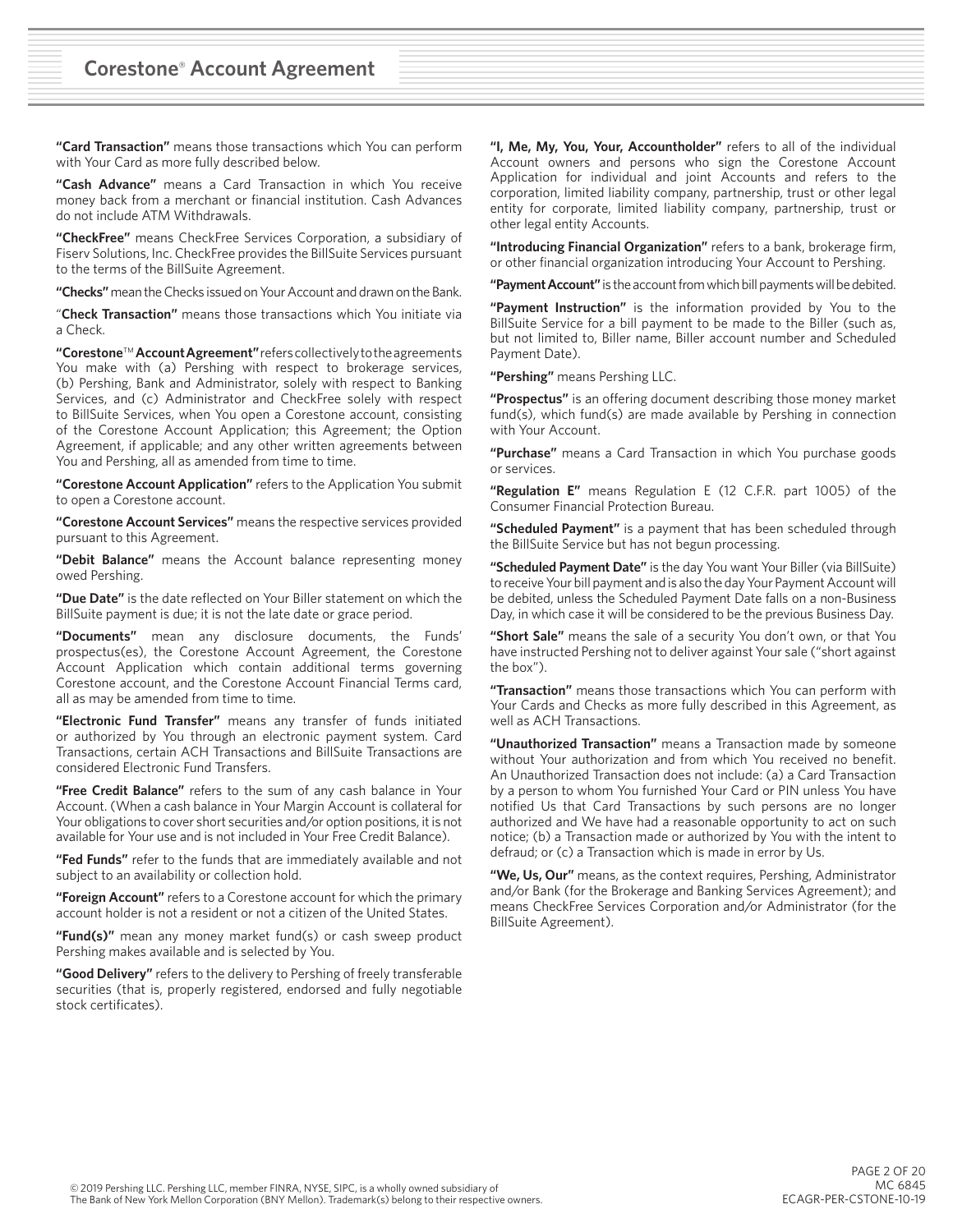# **SECTION B — BROKERAGE AGREEMENT**

#### **B.1. Pershing's Role**

Pershing may accept from Your Introducing Financial Organization, without inquiry or investigation, (i) orders for the purchase or sale of securities and other property on margin or otherwise, and (ii) other instructions concerning Your accounts. Notices to You concerning margin requirements or other matters related to You usually will go through the Introducing Financial Organization; however direct contact by Pershing may occur if market conditions, time constraints or other circumstances require it. Pershing shall not be responsible or liable for any acts or omissions of the Introducing Financial Organization or its employees. You understand that Pershing provides no investment advice nor does Pershing give advice or offer any opinion with respect to the suitability of any transaction or order. You authorize Pershing to act as Your agent to purchase and redeem for Your account shares of the Funds, as previously defined, and You agree that You shall not hold Pershing, its other divisions, affiliates, officers, directors or agents liable for any trading losses incurred. You understand that Pershing will provide services to You including, but not limited to, furnishing necessary documents and information, and taking requisite action regarding inquiries, complaints or disputes concerning Your Corestone account.

#### **B.2. Description of Account**

Corestone account consists of three parts: (a) a conventional brokerage Account (the "Account") which is either a cash or margin account, or both; (b) access to funds in the Account via Cards, Checks, ACH Transaction and via the BillSuite Service; and (c) a choice of Funds. In connection with Your Corestone account, monies that You owe Pershing such as: (a) Debit Balances in the Account; (b) amounts owing as a result of Your Card, Checks, ACH Transactions or use of the BillSuite Service or (c) Corestone account, deposits made for You that are later reversed may be satisfied by any of the following: (1) any credit in Your Account; (2) redeeming shares from Your Funds; (3) if applicable, making loans to You from Your brokerage margin account; or (4) the sale of any securities or other property held by Pershing for You.

#### **B.3. Minimum Suggested to Open an Account**

For a Gold Account, a minimum of \$10,000.00 in cash, marginable securities or a combination of both is initially suggested. For a Platinum Account, a minimum of \$20,000.00 in cash, marginable securities or a combination of both is initially suggested. For a Gold or Platinum Foreign Account with check writing only, a minimum of \$10,000.00 in cash, marginable securities or a combination of both is initially suggested. For a Gold or Platinum Foreign Account with check writing and a Card, a minimum of \$25,000.00 in cash, marginable securities or a combination of both is initially suggested. For a Silver or SilverPlus Account, there is a \$5,000.00 minimum balance suggested to open an Account.

#### **B.4. Minimum Required to Maintain an Account**

Although Pershing does not require a specific minimum balance be maintained for Corestone accounts, Pershing reserves the right to request additional funds or securities be deposited whenever the asset value of the Account falls below 50% of the initial minimum requirement. If, after Pershing has notified You that additional assets must be deposited, the account is not brought back up to at least 50% of the initial minimum requirement in a reasonable time period, Pershing reserves the right to terminate the Corestone account at which time You agree to destroy any Cards or Checks previously issued to You.

## **B.5. Applicable Rules and Regulations**

All of Your transactions shall be subject to the constitution, rules, regulations, customs and usages of the exchange or market and its clearing house, if any, where executed by Pershing, including any of Pershing's subsidiaries and affiliates or Your Introducing Financial Organization.

## **B.6. Fund**

Amounts contributed and received will be invested in the Fund of Your choice subject to prior payment by You and on Your behalf of any outstanding margin loan balances, Card overdrafts or other debit items arising from Card usage, check usage or ACH or BillSuite Transactions. If the Fund You selected is a money market fund, You have received and read a copy of the Prospectus of the Fund, which contains a more complete description of it and its operation. Please note that some special tax-exempt Funds are only available to residents of one state.

Pershing will automatically withdraw from the Fund (or if Your Fund is a money market fund), redeem sufficient shares of the Fund to pay for all securities transactions, Card, ACH, Checking and BillSuite transactions. If You intend to send funds to settle securities transactions, Pershing must receive those funds on the Business Day before the settlement date to prevent an automatic redemption. Pershing will redeem sufficient shares of the Fund to pay for Card, ACH, Checking and BillSuite transactions on the date Pershing posts the transaction to Your account, if the Fund You selected is a money market fund.

## **B.7. Lien**

All of Your securities, commodities and other property which Pershing may at any time be carrying for You, or which may at any time be in its possession or under its control, shall be subject to a general lien and security interest in Pershing's favor for the discharge of all Your indebtedness and other obligations to Pershing, without regard to Pershing having made any advances in connection with such securities and other property and without regard to the number of accounts You may have with Pershing. In enforcing Pershing's lien, Pershing shall have the discretion to determine which securities and property are to be sold and which contracts are to be closed. Securities and other property held in Your retirement account(s) maintained by Pershing, which may include Individual Retirement Accounts (IRAs) or qualified plans, are not subject to this general lien and such securities or other property may only be used to satisfy Your indebtedness or other obligations to Your Introducing Financial Organization and/or Pershing related to Your retirement account(s).

## **B.8. Credit Investigation, Negative Credit Report**

You authorize Pershing to exchange credit information about You and Your Account with others. As required by law, You are notified that any negative credit report reflecting on Your credit record may be submitted to a credit reporting agency if You fail to fulfill the terms of Your credit obligations. Pershing may request a credit report on You and upon request, Pershing will state the name and address of the consumer reporting agency that furnished it. If Pershing extends, updates, reviews or renews Your credit, Pershing may request a new credit report without notifying You.

**PLEASE NOTE: PARAGRAPHS B.9, B.10 AND B. 11 APPLY TO MARGIN ACCOUNTS ONLY. THE INTRODUCING FINANCIAL ORGANIZATION IS INTENDED TO HAVE THE BENEFIT AND IS A THIRD-PARTY BENEFICIARY OF THESE PARAGRAPHS AS WELL AS PARAGRAPHS B.12, B.13 AND B.14.**

#### **B.9. Liquidation**

If, in Pershing's discretion, Pershing considers it necessary for Pershing's protection to require additional collateral or in the event that a petition in bankruptcy or for appointment of a receiver is filed by or against You, or an attachment is levied against Your accounts, or in the event of Your death, Pershing shall have the right to sell any or all securities, commodities and other property in the accounts Pershing has established for You, whether carried individually or jointly with others, to buy any or all securities, commodities and other property which may be short in such accounts, to cancel any open orders, and to close any or all outstanding contracts, all without demand for margin or additional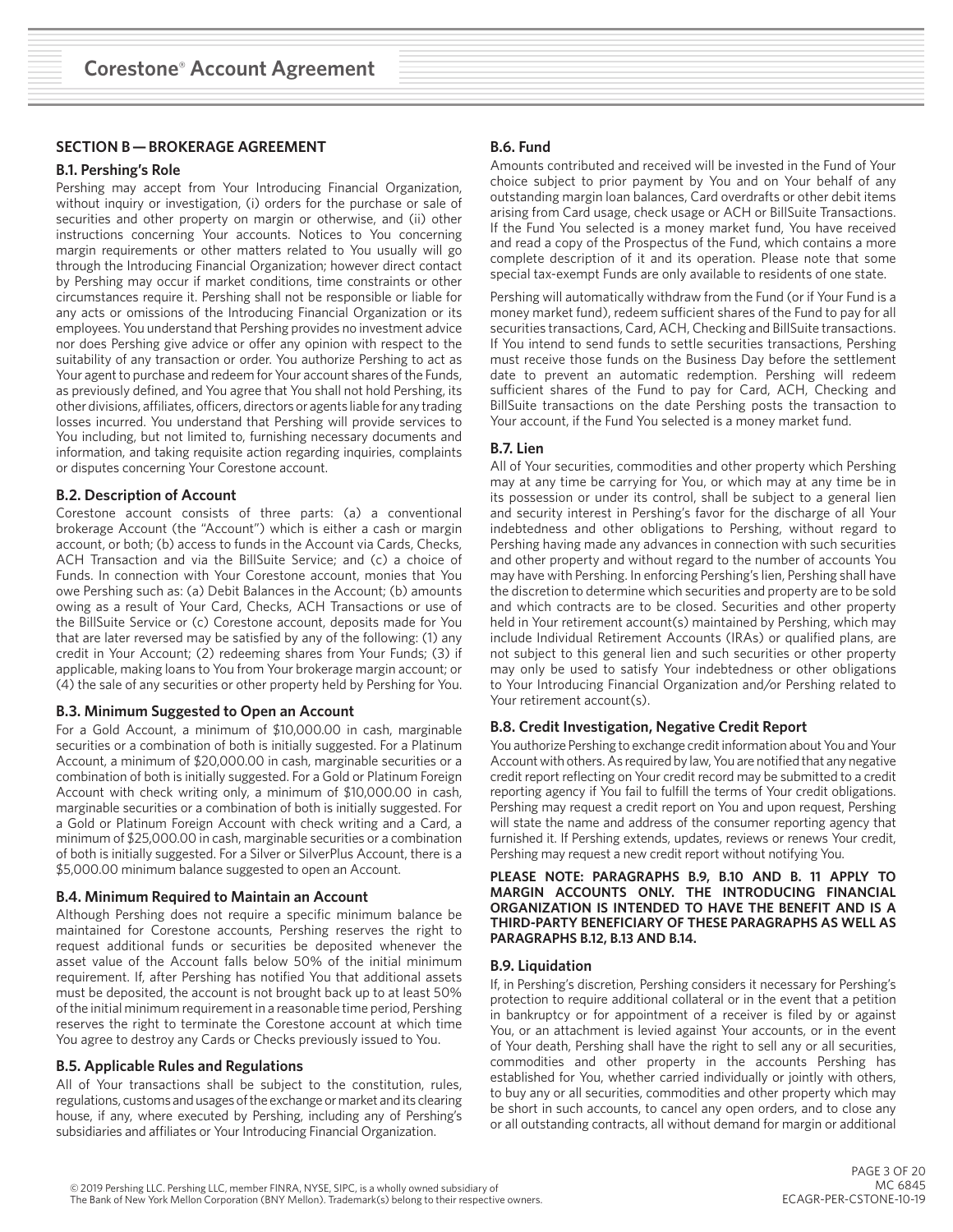margin, notice of sale or purchase or other notice or advertisement. Any such sales or purchases may be made at Pershing's discretion on any exchange or other market where such business is usually transacted, or at public auction or private sale and Pershing may be the purchaser for its own account. It is understood that a prior demand, or call, or prior notice of the time and place of such sale or purchase shall not be considered a waiver of Pershing's right to sell or buy without demand or notice.

# **B.10. Margin Requirements, Credit Charges and Deposits**

You will at all times maintain such securities, commodities and other property in Your accounts for margin purposes as Pershing shall require from time to time via a margin call or other request, and the monthly Debit Balances or adjusted balances in Your accounts with Pershing shall be charged, in accordance with Pershing's practice, with interest at a rate permitted by the laws of the State of New York. It is understood that the interest charge made to Your Account at the close of a charge period will be added to the opening balance for the next charge period unless paid.

In regard to margin calls, whether for maintenance or any other margin call, in lieu of immediate liquidations, Pershing through Your Introducing Financial Organization may permit You a period of time to satisfy a call. This time period shall not in any way waive or diminish Pershing's right in its sole discretion, to shorten the time period in which You may satisfy the call, including one already outstanding, or to demand that a call be satisfied immediately. Nor does such practice waive or diminish the right of Pershing and/or Your Introducing Financial Organization to sell out positions to satisfy the call, which can be as high as the full indebtedness owed by You. Margin requirements may be established and changed by Pershing in its sole discretion and judgment without notice to You. You should contact Your Introducing Financial Organization for the latest information on margin requirements. Pershing may exchange credit information about You with others. Pershing may request a credit report on You and upon request, Pershing will state the name and address of the consumer reporting agency that furnished it. If Pershing extends, updates or renews Your credit, Pershing may request a new credit report without telling You.

## **B.11. Pledge of Securities**

All securities, commodities and other property now or hereafter held, carried or maintained by Pershing in its possession in any of Your accounts may be pledged and re-pledged by Pershing from time to time, without notice to You, either separately or in common with other such securities, commodities and other property for any amount due in Your accounts, or for any greater amount and Pershing may do so without retaining in its possession or control for delivery a like amount of similar securities, commodities or other property.

## **B.12. Payment of Indebtedness Upon Demand**

You shall at all times be liable for the payment upon demand of any Debit Balance or other obligations owing in any of Your accounts with Pershing and You shall be liable to Pershing for any deficiency remaining in any such accounts in the event of the liquidation thereof, in whole or in part, by Pershing or by You; and You shall make payments of such obligations and indebtedness upon demand.

## **B.13. Liability for Costs of Collection**

The reasonable costs and expense of collection of the Debit Balance, recovery of securities and any unpaid deficiency in Your accounts with Pershing, including, but not limited to, attorneys' fees incurred and payable or paid by Pershing, shall be payable to Pershing by You.

#### **B.14. Presumption of Receipt of Communications**

Communications may be sent to You at Your current address, which is on file at Pershing's office, or at such other address as You may hereafter give Pershing in writing, or through Your Introducing Financial Organization; and all communications so sent, whether by

mail, telegraph, messenger or otherwise, shall be deemed given to You personally, whether actually received or not.

# **B.15. Scope and Transferability**

This Brokerage Agreement shall cover individually and collectively all accounts that You may open or reopen with Pershing and shall inure to the benefit of Pershing's successors whether by merger, consolidation or otherwise, and assigns, and Pershing may transfer Your accounts to its successors and assigns, and this Brokerage Agreement shall be binding upon Your heirs, executors, administrators, successors and assigns.

#### **B.16. Representation as to Capacity to Enter Into Agreement**

You, if an individual, represent that You are of full age, that unless otherwise disclosed to Pershing in writing, You are not an employee of an exchange, or of any corporation of which any exchange owns a majority of the capital stock, or of a member firm or member corporation registered on any exchange, or of a bank, trust company, insurance company or of any corporation, firm or individual engaged in the business of dealing either as a broker or as principal in securities, bills of exchange, acceptance or other forms of commercial paper. You further represent that no one except You has an interest in Your Account(s) with Pershing.

#### **B.17. Joint and Several Liability**

If "You" shall consist of more than one individual, Your obligations under this Brokerage Agreement shall be joint and several. Each of You has authority, acting individually and without notice to any other Account holder, to deal with Pershing as fully and completely as if the Account holder is the sole Account holder. Pershing is authorized, but not obligated to follow the instructions of any joint Account holder and to deliver funds, securities or other assets in the Account to any joint Account holder or upon any Account holder's instructions. Pershing is not responsible for determining the purpose or propriety of an instruction Pershing receives from any Account holder or for the disposition of payments or deliveries among joint Account holders. Any notice Pershing sends one Account holder will be notice to all Account holders. You have executed the Joint Account agreement and made the election required therein. Pursuant to that agreement, Pershing may, but is not required to, accept instructions from either joint party.

## **B.18. Option Transactions**

If at any time You shall enter into any transaction for the purchase or sale of an option contract, You hereby agree to first obtain from Your Introducing Financial Organization the then current disclosure statements of the Options Clearing Corporation and further agree to abide by the rules of any national securities association, registered securities exchange or clearing organization applicable to the trading of option contracts and acting alone or in concert, will not violate the position or exercise limitation rules of any such association or exchange or of the Options Clearing Corporation or other clearing organization.

#### **B.19. Assignment of Pershing's Rights Under This Brokerage Agreement to the Introducing Financial Organization**

You agree that any rights that Pershing has under this Brokerage Agreement, including but not limited to the right to collect any Debit Balance or other obligations owing in any of Your accounts, may be assigned to Your Introducing Financial Organization so that Your Introducing Financial Organization may collect from You independently or jointly with Pershing, or enforce any other rights granted to Pershing under this Brokerage Agreement.

#### **B. 20. No Professional Advice**

You acknowledge that Pershing will not provide You with any legal, tax or accounting advice, that Pershing's employees are not authorized to give any such advice and that You will not solicit or rely upon any such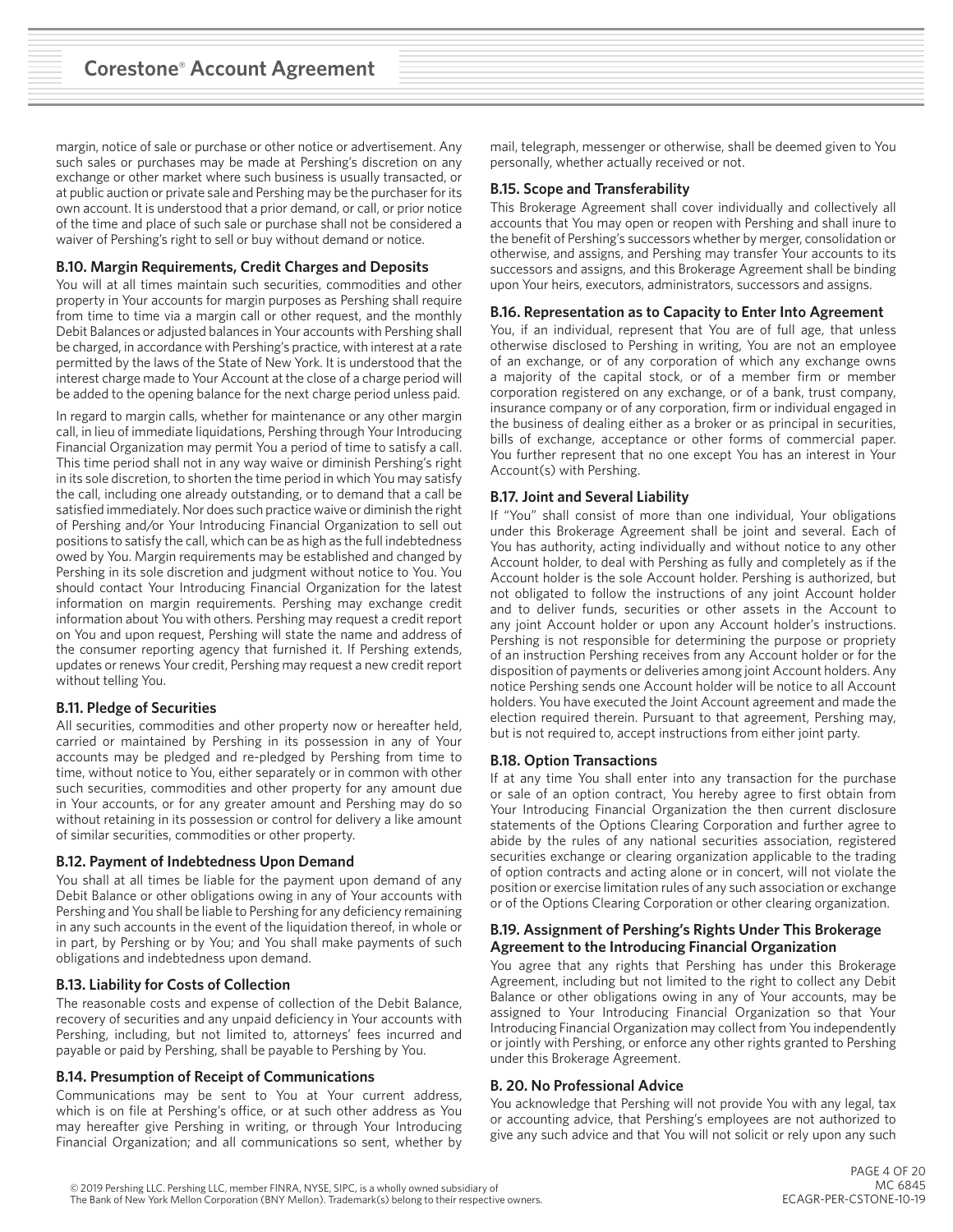advice from Pershing or Pershing's employees whether in connection with transactions in or for any of Your accounts or otherwise. In making legal, tax or accounting decisions with respect to transactions in or for Your accounts or any other matter, You will consult with and rely upon Your own advisors and not Pershing and Pershing shall have no liability therefore.

# **B.21. Special Note for Non-U.S. Accounts**

With respect to assets custodied by Pershing on Your behalf, income and capital gains or distributions to You from Your Account may be taxable in Your home jurisdiction. Please consult Your tax advisor for the appropriate tax treatment of Your transactions.

# **B.22. Pershing's Rights to Terminate Account**

You understand that Pershing may cease all Corestone Account Services provided to You for any reason, in its discretion, including but not limited to the following: (1) if You exceed Your Available Balance; or (2) if Pershing determines that Your use of the Account is inconsistent with investment purposes; or (3) if Pershing shall determine that it no longer wishes to offer the Corestone Account Services or Corestone account to You. However, if Pershing ceases to offer the Corestone account a prorated portion of the annual fee paid will be credited back to Your Account based on the number of months remaining. In the event Your Corestone account is terminated, it will be converted into a brokerage account that will remain subject to the remainder of the Corestone Account Agreement.

## **B.23. Arbitration Disclosures**

**THIS BROKERAGE AGREEMENT CONTAINS A PREDISPUTE ARBITRATION CLAUSE. BY SIGNING THE ACCOUNT APPLICATION, WHICH INCORPORATES THIS BROKERAGE AGREEMENT, YOU AND PERSHING AGREE AS FOLLOWS:**

- **• EACH PARTY TO THIS BROKERAGE AGREEMENT IS GIVING UP THE RIGHT TO SUE EACH OTHER PARTY IN COURT, INCLUDING THE RIGHT TO A TRIAL BY JURY, EXCEPT AS PROVIDED BY THE RULES OF THE ARBITRATION FORUM IN WHICH A CLAIM IS FILED.**
- **• ARBITRATION AWARDS ARE GENERALLY FINAL AND BINDING; A PARTY'S ABILITY TO HAVE A COURT REVERSE OR MODIFY AN ARBITRATION AWARD IS VERY LIMITED.**
- **• THE ABILITY OF THE PARTIES TO OBTAIN DOCUMENTS, WITNESS STATEMENTS AND OTHER DISCOVERY IS GENERALLY MORE LIMITED IN ARBITRATION THAN IN COURT PROCEEDINGS.**
- **• THE ARBITRATORS DO NOT HAVE TO EXPLAIN THE REASON(S) FOR THEIR AWARD, UNLESS, IN AN ELIGIBLE CASE, A JOINT REQUEST FOR AN EXPLAINED DECISION HAS BEEN SUBMITTED BY ALL PARTIES TO THE PANEL AT LEAST 20 DAYS PRIOR TO THE FIRST SCHEDULED HEARING DATE.**
- **• THE PANEL OF ARBITRATORS WILL TYPICALLY INCLUDE A MINORITY OF ARBITRATORS WHO WERE OR ARE AFFILIATED WITH THE SECURITIES INDUSTRY.**
- **• THE RULES OF SOME ARBITRATION FORUMS MAY IMPOSE TIME LIMITS FOR BRINGING A CLAIM IN ARBITRATION. IN SOME CASES, A CLAIM THAT IS INELIGIBLE FOR ARBITRATION MAY BE BROUGHT IN COURT.**
- **• THE RULES OF THE ARBITRATION FORUM IN WHICH THE CLAIM IS FILED, AND ANY AMENDMENTS THERETO, SHALL BE INCORPORATED INTO THIS BROKERAGE AGREEMENT.**

## **B.24. Arbitration Agreement**

**ANY CONTROVERSY BETWEEN YOU AND PERSHING SHALL BE SUBMITTED TO ARBITRATION BEFORE THE FINANCIAL INDUSTRY REGULATORY AUTHORITY.**

**NO PERSON SHALL BRING A PUTATIVE OR CERTIFIED CLASS ACTION TO ARBITRATION, NOR SEEK TO ENFORCE ANY PREDISPUTE ARBITRATION AGREEMENT AGAINST ANY PERSON WHO HAS INITIATED IN COURT A PUTATIVE CLASS ACTION; OR WHO IS A MEMBER OF A PUTATIVE CLASS WHO HAS NOT OPTED OUT OF THE CLASS WITH RESPECT TO ANY CLAIMS ENCOMPASSED BY THE PUTATIVE CLASS ACTION UNTIL; (I) THE CLASS CERTIFICATION IS DENIED; (II) THE CLASS IS DECERTIFIED; OR (III) THE CUSTOMER IS EXCLUDED FROM THE CLASS BY THE COURT. SUCH FORBEARANCE TO ENFORCE AN AGREEMENT TO ARBITRATE SHALL NOT CONSTITUTE A WAIVER OF ANY RIGHTS UNDER THIS BROKERAGE AGREEMENT EXCEPT TO THE EXTENT STATED HEREIN.**

## **DISCLOSURE OF CREDIT TERMS**

## **B.25. Cash Accounts**

Cash accounts may be subject, at Pershing's discretion, to interest on any Debit Balances resulting from failure to make payment in full for securities purchased, from proceeds of sales paid prior to settlement date or for other charges that may be made to the Account.

#### **B.26. Margin Accounts**

Purchases of securities on credit, commonly known as margin purchases, enable You to increase the buying power of Your equity and thus increase the potential for profit or loss. A portion of the purchase price is deposited when buying securities on margin and Pershing extends credit for the remainder. This loan appears as a Debit Balance on Your monthly statement of Account. Pershing charges interest on the Debit Balance and requires You to maintain securities, cash or other property to secure repayment of funds advanced and interest due.

Interest will be charged for any credit extended to You for the purpose of buying, trading or carrying any securities, for any cash withdrawals made against the collateral of securities, or for any other extension of credit. When funds are paid in advance of settlement on the sale of securities, interest will be charged on such amount from date of payment until settlement date. In the event that any other charge is made to the Account for any reason, interest may be charged on the resulting Debit Balances. You authorize Pershing to transfer securities held in Your cash account to Your margin account, provided You have signed the appropriate sections of the Corestone Application for the purpose of effecting the intent of this Agreement.

## **B.27. Interest Rates**

Interest charged on any Debit Balances in cash accounts or credit extended in margin accounts may be up to 3.00 percentage points above the Pershing Base Lending Rate. The Pershing Base Lending Rate will be set with reference to commercially recognized interest rates, industry conditions relating to the extension of credit and general credit market conditions. The Pershing Base Lending Rate will change without prior notice. When the Pershing Base Lending Rate changes during an interest period, interest will be calculated according to the number of days each rate is in effect during that period. If the rate of interest charged to You is changed for any other reason, You will be notified at least 30 days in advance.

## **B.28. Interest Period**

The interest period begins on the 20th of each month and ends on the 19th of the following month. Accordingly, the interest charges for the period as shown on Your monthly statement are based only on the daily net debit and credit balances for the Interest Period.

## **B.29. Method of Interest Computation**

At the close of each Interest Period during which credit was extended to You, an interest charge is computed by multiplying the average daily Debit Balance by the applicable schedule rate and by the number of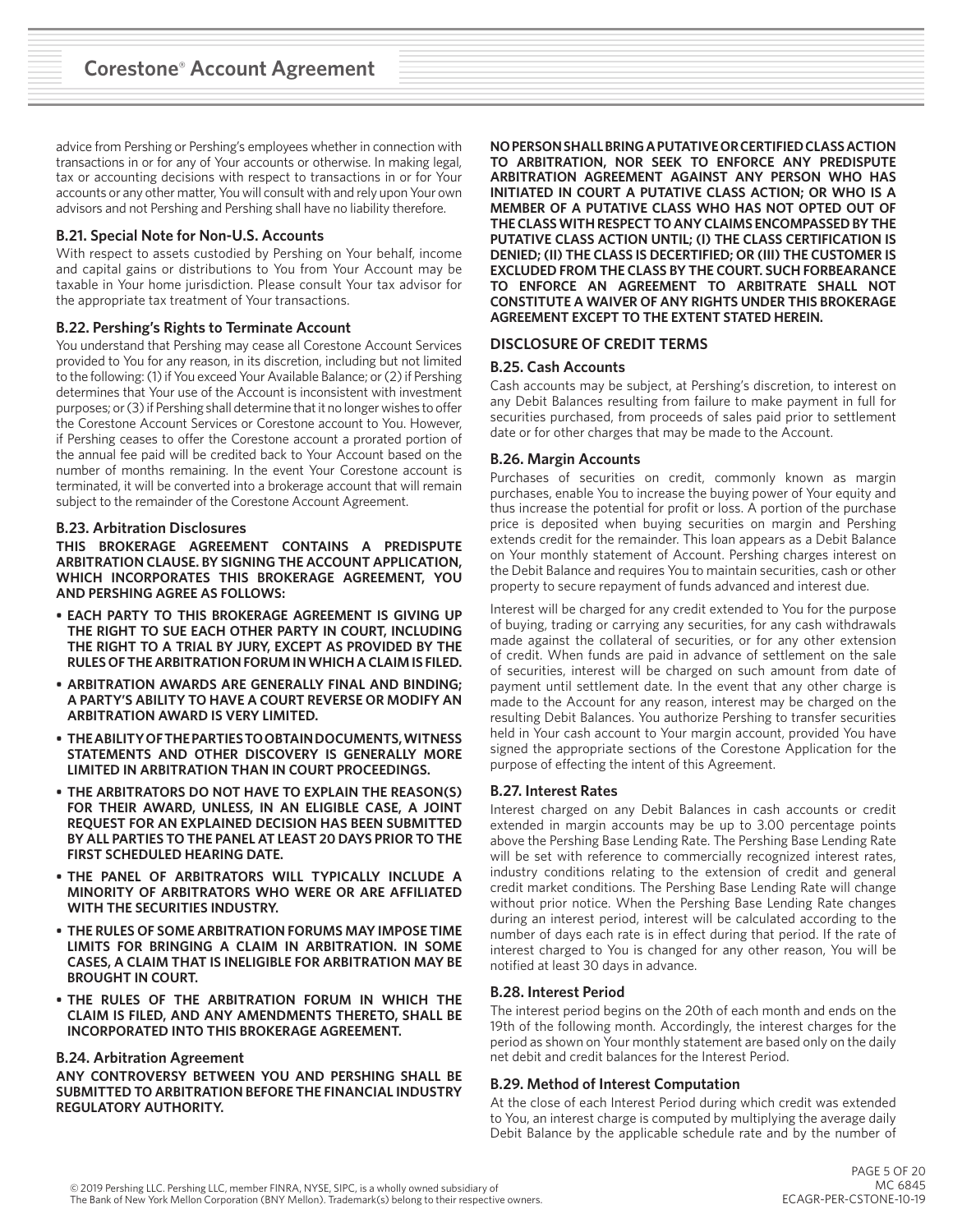days during which a Debit Balance was outstanding and then dividing by 360. If there has been a change in the Pershing Base Lending Rate, separate computations will be made with respect to each rate of charge for the appropriate number of days at each rate during the Interest Period. The interest charge for credit made to Your Account at the close of the Interest Period is added to the opening Debit Balance for the next Interest Period unless paid.

With the exception of credit balances in Your short account, all other credit and Debit Balances in all of Your accounts will be combined daily and interest will be charged on the resulting average daily net Debit Balances for the interest period. If there is a debit in the cash account (type 1) and there is a margin account (type 2), interest will be calculated on the combined Debit Balance and charged to the margin account. Any credit balance in the short account is disregarded because such credit collateralizes the stock borrowed for delivery against the short sale. Such credit is disregarded even if You should be long the same position in Your margin account (i.e., short against the box).

If the security that You sold short (or sold short against the box) appreciates in market price over the selling price, interest will be charged on the appreciation in value. Correspondingly, if the security that You sold short depreciates in market price, the interest charged will be reduced since Your average Debit Balance will decline. This practice is known as "marking-to-market." The daily closing price is used to determine any appreciation or depreciation of the security sold short.

If Your Account is short shares of stock on the record date of a dividend or other distribution, however such short position occurs, Your Account will be charged the amount of dividend or other distribution on the following Business Day.

## **B.30. General Margin Policies**

The amount of credit that may be extended by Pershing and the terms of such extension are governed by rules of the Federal Reserve Board and the Financial Industry Regulatory Authority. Within the guidelines of these rules and subject to adjustment required by changes in such rules and Pershing's business judgment, Pershing establishes certain policies with respect to margin accounts. If the market value of securities in a margin account declines, Pershing may require the deposit of additional collateral. Margin account equity is the current market value of securities and cash deposited as security less the amount owed Pershing for credit extended at its discretion. It is Pershing's general policy to require margin account holders to maintain equity in their margin accounts of the greater of 30% of the current market value or \$3.00 per share for common stock purchased on margin. Pershing applies other standards for other types of securities. For example, securities may be ineligible for margin credit from time to time. For information with respect to general margin maintenance policy as to municipal bonds, corporate bonds, listed United States Treasury notes and bonds, mutual funds, and other securities, as well as information about the eligibility of particular securities for margin credit, please contact Your Introducing Financial Organization. Notwithstanding the above general policies, Pershing reserves the right, at its discretion, to require the deposit of additional collateral and to set required margin at a higher or lower amount with respect to particular accounts or classes of accounts as it deems necessary. In making this determination, Pershing may take into account various factors including but not limited to (i) issues as to Your securities such as, among others, the liquidity of a position and concentrations of securities in an Account, (ii) considerations as to Your status, including but not limited to a decline in creditworthiness, (iii) the size of the Account, (iv) the general condition of the market, (v) considerations as to the ability of Pershing to obtain financing, and (vi) regulatory interpretations or guidance. If You fail to meet a margin call in a timely manner, some or all of Your positions may be liquidated.

# **B.31. Deposits of Collateral, Lien on Accounts and Liquidation**

In the event that additional collateral is requested, You may deposit cash or acceptable securities into Your margin account. If satisfactory collateral is not promptly deposited after a request is made, Pershing may, at its discretion, liquidate securities held in any of Your accounts. In this connection, pursuant to this Brokerage Agreement, Pershing retains a security interest in all securities and other property held in Your accounts, including securities held for safekeeping, so long as any credit extended remains outstanding.

# **B.32. Callable Securities**

Securities which are held for Your Account and which are in "street name," or are being held by a securities depository, are commingled with the same securities being held for other customers of Introducing Financial Organizations and for Pershing's own customers. Your ownership of these securities is reflected in Pershing's records. You have the right at any time to require delivery to You of any such securities that are fully paid for or are in excess of margin requirements.

The terms of many bonds allow the issuer to partially redeem or "call" the issue prior to maturity date. Certain preferred stocks are also subject to being called by the issuer. Whenever any such security being held by Pershing is partially "called," Pershing will determine through a random selection procedure as prescribed by the New York Stock Exchange rules, the ownership of the securities to be submitted for redemption. In the event that such securities owned by You are selected and redeemed, Your Account will be credited with the proceeds.

Should You not wish to be subject to this random selection process, You must instruct Your Introducing Financial Organization to have Pershing deliver Your securities to You. Delivery will be effected provided, of course, that Your position is unencumbered or had not already been called by the issuer as described, prior to receipt by Pershing of Your instructions. The probability of one of Your securities being called is the same whether they are held by You or by Pershing for You.

# **B.33. Options Exercise Assignments**

Exercise assignment notices for options contracts are allocated among short positions pursuant to a procedure that randomly selects from all short options positions, including positions established on the day of the assignment, those contracts that are subject to exercise. A more detailed description of this random allocation procedure is available on request. All short options positions are liable for assignment at any time.

# **B.34. Lost Securities**

If Your periodic customer statement indicates that securities were forwarded to You and You have not received them, You should notify Your Introducing Financial Organization or Pershing immediately. If notification is received within 120 days after the mailing date, as reflected on Your periodic statement, replacement will be made free of charge. Thereafter, a fee for replacement may apply.

# **B.35. Loan Consent**

By signing the Corestone Account Application, which incorporates this Agreement, You acknowledge that securities not fully paid for by You may be loaned to Pershing or loaned out to others, and as permitted by law, certain securities in Your Account, may be used for, among other things, settling short sales and lending the securities for short sales, and as a result Pershing and Your Introducing Financial Organization may receive compensation in connection therewith. Pershing does not lend fully paid for securities without Your written permission. Please contact Your Introducing Financial Organization with any questions. Fully paid for securities held in a cash account (unless otherwise agreed in a separate written agreement) and fully paid for securities held in a margin account in which there is no Debit Balance are not loaned.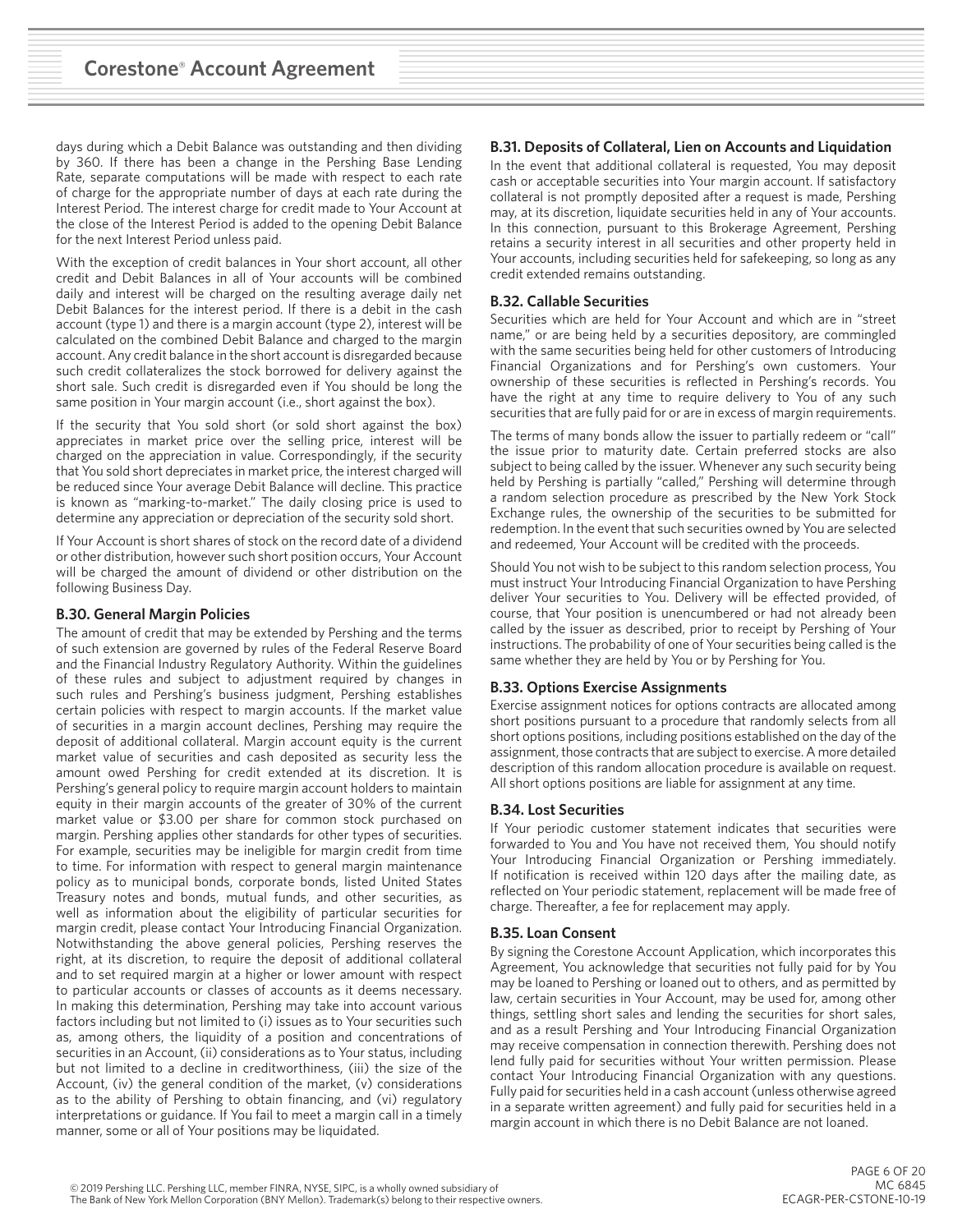#### **B.36. Shareholder Vote of Loaned Securities**

In the event Your securities have been loaned by Pershing on the record date of a shareholder vote involving those securities, You agree that Your vote may be reduced to reflect the total amount of Your securities loaned by Pershing.

#### **B.37. No Waiver**

This Brokerage Agreement cannot be modified by conduct and no failure on the part of Pershing at any time to enforce its rights hereunder to the greatest extent permitted shall in any way be deemed to waive, modify or relax all of the rights granted Pershing herein, including those rights vested in Pershing to deal with collateral on all loans advanced to You.

#### **B.38. Governing Law**

Except where specified, this Brokerage Agreement shall be governed by the laws of the State of New York and the United States of America, as amended.

#### **B.39. Amendments**

You agree that Pershing shall have the right to amend this Brokerage Agreement, by modifying or rescinding any of its existing provisions by adding any new provision, at any time by sending notice of the amendment to You. An amendment shall be effective as of the date established by Pershing. If Pershing or Your Introducing Financial Organization make any changes to this Brokerage Agreement that will affect You adversely (by increasing costs or liability to You, or limiting access to Your Account), Pershing and/or Your Introducing Financial Organization will notify You prior to the change as required by law. The change will automatically become effective unless, prior to the effective date, You notify Pershing and/or Your Introducing Financial Organization of Your intention to terminate this Brokerage Agreement. Pershing reserves the right to make emergency changes for security reasons, without prior written notice to You. You understand additional restrictions may apply to the brokerage services provided hereunder and additional documentation may be required by applicable law or Pershing's policies and procedures. You agree to promptly comply with any such restrictions and requests for additional documents. You understand there may be additional documentation required by applicable law or the policies and procedures of Pershing or Your Introducing Financial Organization. You agree to promptly comply with any such requests for additional documents.

# **SECTION C — BANKING SERVICES AGREEMENT**

# **C.1. General Features of Banking Services**

**C.1.a. Available Balance.** Your Available Balance may fluctuate from day to day because it is dependent upon changes in the balance in Your Account. Shortly after Administrator is notified of a Transaction, the Available Balance is reduced, not when a sales draft or Cash Advance draft is paid. For example, Your Account may be debited (and Available Balance reduced) on the day an item is presented by electronic or other means, or at an earlier time based on notification received by Us that an item drawn on Your Account has been deposited for collection at another financial institution.

You promise not to make a Transaction (such as making a Card Purchase or writing a Check) that exceeds Your Available Balance. If You attempt to make a Card Transaction that will exceed Your Available Balance, the Card Transaction will normally be declined. In addition, a fee may be applied for returned checks, ACH and BillSuite™ transactions.

**C.1.b. Payment for Transactions.** On a daily basis, Administrator will notify Pershing of the Transactions on Your Account of which Administrator becomes aware. Your behalf on each Business Day that Pershing receives notice of the Transactions.

You authorize Pershing to charge Your Account in order to pay for Transactions. Each Transaction shall be considered to be Your direction to Us to charge or reduce Your Available Balance. **The Available Balance comprises the following three components (and Pershing will make payments for the charges in the following order of priority): (1) any free credit balances in Your Account; (2) the net asset value of the shares in the Funds; (3) the available margin loan value of securities in the Account (if Your Corestone account is established as a margin account).** When You use Your Card, the charge or reduction to Your Available Balance generally occurs immediately with the exception of pre-authorized Transactions and You understand that You have no right to stop payment on any Card Transaction. See the Stop Payment — Checks section below to learn how to stop payments on Checks You have written. Also, see the pre-authorized Transaction section to learn how to stop payments on pre-authorized Card and ACH Transactions. You understand that Card Authorizations will reduce Your Available Balance by the amount of the Card Authorization even if the Card Authorization does not result in a Transaction. Note that a Card Authorization will reduce Your Available Balance until the Transaction is completed in whole or in part, or after the expiration of a time period specified by Us.

If there is more than one person who is authorized to sign on the Account, You authorize Us to pay Card drafts on the authority of any one or more of the signatures of the individuals identified and carried on the Account record. See below for more information about joint Accounts.

**C.1.c. Unauthorized Use.** You promise not to let any unauthorized person make a Transaction. If You permit an unauthorized person to make a Transaction(s), even if the amount of actual use exceeds the amount You authorized, You will be responsible for the full amount of all Transaction(s) that result.

**C.1.d. Account Statements.** Pershing will send or make available to You an Account statement every month in which a Transaction was made. In any event, You will receive an Account statement at least quarterly. Your Account statements will include the following information for Card Transactions: the amount, location, Transaction date, posting date and merchant name (when available). In addition, Your Account statement will include Your Check writing and ACH activity during the period covered by the statement. Transactions from Your Account may appear on the day after the Business Day the transaction took place. Neither Bank nor Administrator will send You separate statements listing Transactions.

**C.1.e. Your Duty to Examine Your Statement — Checks.** As used in this section, the term "problem" means any error, alteration or unauthorized Transaction (including, but not limited to, forged or missing signatures, unauthorized wire transfers, and excluding Electronic Fund Transfers) related to any Check Transaction(s) for Your Account. Because You are in the best position to discover any problem, You will promptly examine Your statement and report to Us any problem on or related to Your statement. You agree that none of Us will be responsible for any problem related to a Check Transaction that:

- You do not report to Pershing in writing within a reasonable time not to exceed 20 calendar days after Pershing mails the statement (or makes the statement available) to You; or
- Results from a forgery, counterfeit or alteration so clever that a reasonable person cannot detect it (for example, unauthorized Checks made with Your facsimile signature device or that look to an average person as if they contain an authorized signature); or
- As otherwise provided by law or regulation.

You may not start a legal action against any of Us because of any problem unless: (a) You have given Us the above notice and (b) the legal action begins within one year after We send or make Your statement available to You. If You make a claim against any of Us in connection with a problem,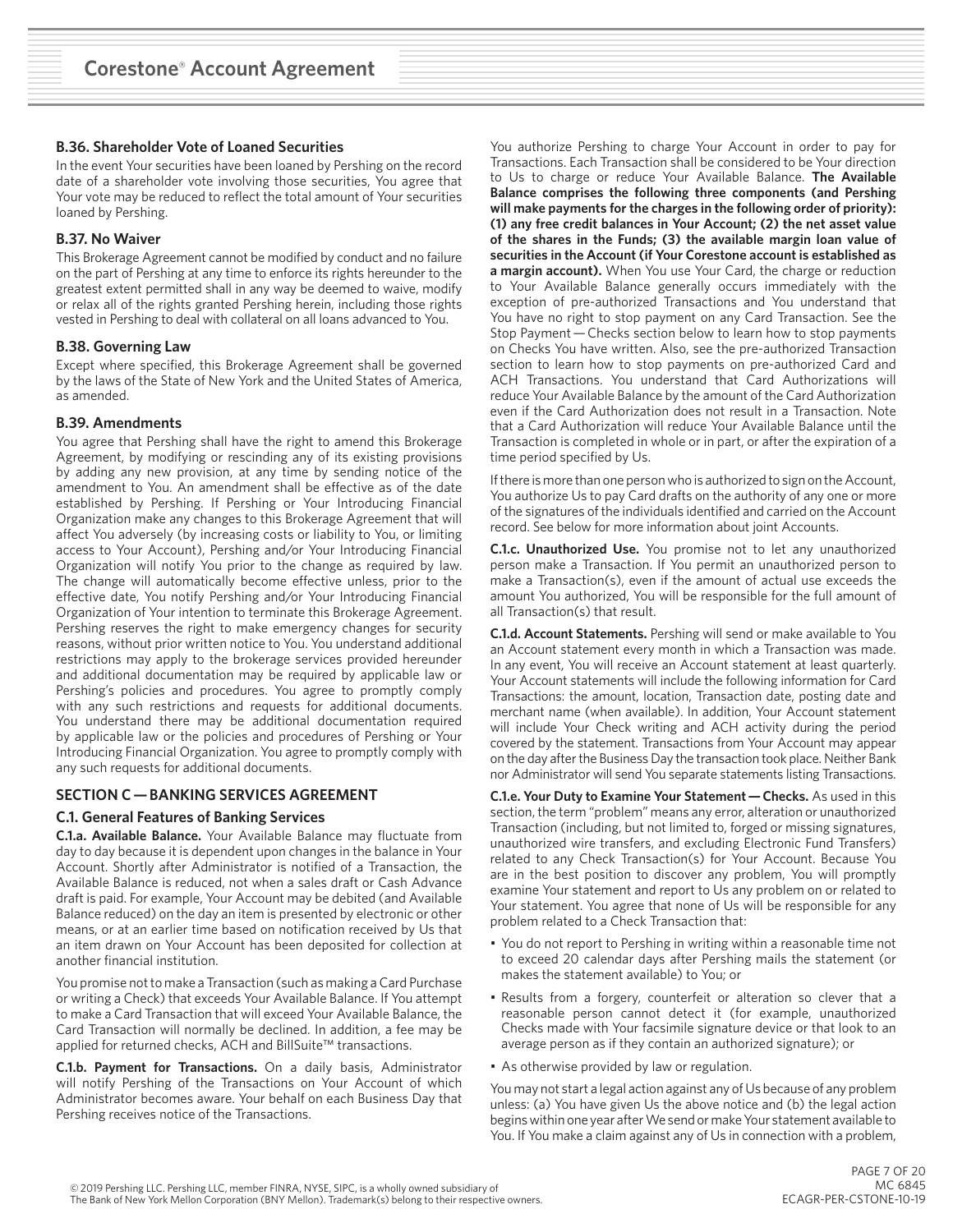each of Us reserves the right to conduct a reasonable investigation before crediting Your Account, and You agree to cooperate in such investigation. If any of Us requests, You agree to complete an affidavit of forgery or other proof of loss. If You refuse to sign such an affidavit, none of Us will be liable to You for any loss arising from the problem. For problems involving an electronic banking transaction, please refer to the "Electronic Fund Transfers" sections of this Agreement.

These time periods for You to examine Your statement and report "problems" to Pershing are without regard to the level of care of any of Us or the commercial reasonableness of Our practices, further without regard to whether copies or images of cancelled Checks are supplied or made available to You. **Contact Pershing promptly if You do not receive Your regular statement.**

**C.1.f. Your Duty to Examine Your Statement — Cards.** Please see the section below entitled "Electronic Fund Transfers."

**C.1.g. Your Duty to Examine Your Statement — ACH Transactions.** Generally, ACH Transactions for consumer accounts are considered Electronic Fund Transfers. Please see the section below entitled "Electronic Fund Transfers." For other ACH Transactions, please see "Your Duty to Examine Your Statement — Checks" above. Also, for ACH Transactions related to electronically represented Checks from consumer accounts, please see the subsection entitled "Consumer Electronic Check Representment."

**C.1.h. Foreign Transactions.** Foreign Transactions are Card Transactions or ACH Transactions completed outside the United States through Your Account. All debits to Your Account will be posted in U.S. dollars. Checks will generally not be accepted by banks outside of the United States. All Checks must be made payable in U.S. dollars.

**C.1.i. Foreign Currency.** Card Transactions made in a foreign currency are converted into U.S. dollar amounts by Visa, using its then current currency conversion procedure and rate. Currently, the currency conversion rate is generally either a wholesale market rate or a government-mandated rate in effect the day before the Card Transaction processing date. The currency conversion rate used on the processing date may differ from the rate in effect on the Card Transaction date or periodic statement posting date.

**C.1.j. Foreign Transaction Fee.** For each Foreign Transaction, there is a foreign Transaction fee, which will be charged to Your Account. This charge may apply whether or not there is a currency conversion. The Foreign Transaction fee is set forth on the Financial Terms Card.

**C.1.k. Documentation.** We may add images of Your application with respect to the Banking Services provided in connection with this Banking Services Agreement to Our electronic document storage systems. After doing so, the original documents may be destroyed. Any future copy from that system will be acceptable for all purposes as if it is the original.

**C.1.l. Adverse Claims.** If any of Us receives a claim to all or a portion of Your Account (including but not limited to a dispute over who is an authorized signer or owner), We may place a hold on funds that are the subject of the claim. The hold may be placed for the time that We feel is reasonably necessary to allow a court to decide who should have the funds. None of Us will be responsible for any items that are not paid because of the hold. You agree to reimburse each of Us for expenses, including attorneys' fees and expenses, arising out of such competing claims.

**C.1.m. Safeguard Your Checks.** You may not be able to recover amounts withdrawn through unauthorized use of Checks if You have not taken reasonable care in safeguarding the Checks or have not promptly notified Pershing of the unauthorized use.

# **C.2. Card Transactions**

#### **C.2.a. Conveniences.**

ATM Withdrawals: You can use Your Card to withdraw cash from Your Account at ATMs displaying the Visa or PLUS® logos.

Cash Advances: You can use Your Card to receive Cash Advances from Your Account through financial institutions that honor Cards bearing the Visa logo.

Purchases/Card Authorizations: You can use Your Card to purchase goods and services (Purchases) from merchants honoring Visa. You may also use Your Card to authorize others to place a hold on Your Available Balance to assure future payment (Card Authorizations).

**C.2.b. Out-of-Network Surcharges.** An out-of-network surcharge may be imposed for ATM usage (including Transactions and balance inquiries) by the owner of the ATM. No out-of-network surcharges are imposed by any of Us for usage of Your Card at an ATM.

**C.2.c. Cancellation of Card.** The Card may be cancelled by any of Us at any time without prior notice and will remain the property of Bank. Without limiting the foregoing, Your Card will be cancelled effective with the closing of Your Account.

#### **C.2.d. Restrictions.**

Purchasing Securities: You may not use Your Card to purchase securities.

Internet Gambling: You may not use Your Card for internet gambling.

Illegal Activities: Use of Your Card for illegal activities is prohibited.

**C.2.e. Visa Account Updater (VAU).** VAU is a free service provided for each VISA® debit card to facilitate uninterrupted processing of Your recurring charges with merchants. When a debit card is re-issued to You, VAU automatically provides the updated card information to each merchant, if the merchant participates in the VAU service. Updates to payment information is not guaranteed to be processed before the next billing cycle. If at any time You wish to opt out of the VAU service or if You have any questions, please contact our Client Service team at 1-800-547-7008 within the United States. For calls outside of the United States, please make a collect call to 610-382-8380.

## **C.3. Check Writing and ACH Privileges**

**C.3.a. Check Writing Application and Checks.** If You have requested Check writing privileges for Your Account, Pershing must first approve Your application. Upon such approval, We will provide You with Checks.

We may refuse any withdrawal that You attempt on forms not approved by Us or by any method We do not specifically permit.

Each Check must be properly completed and signed by an authorized signer (as described below).

In writing Checks, We strongly suggest that You date them with a current date. We will not have liability to You for paying Checks which are postdated, stale dated or do not bear a date. If You do not wish Us to pay a Check You have issued, You should place a stop-payment order with Us. Please refer to the "Stop Payment - Checks" section of this Agreement.

**C.3.b. Authorized Signers.** In this Banking Services Agreement, the words "authorized signer" mean any of the following persons:

- Any person (other than a ward, conservatee or beneficiary) listed on a signature card, application, resolution or certificate of authority as being authorized to make withdrawals by Check, or otherwise, from Your Account;
- Any person who has a "power of attorney" or is an attorney-infact, agent, guardian, personal representative, trustee, custodian or some other fiduciary capacity (collectively, an "agent") to act for an owner (Pershing reserves the right to request and approve any such documentation, granting such powers);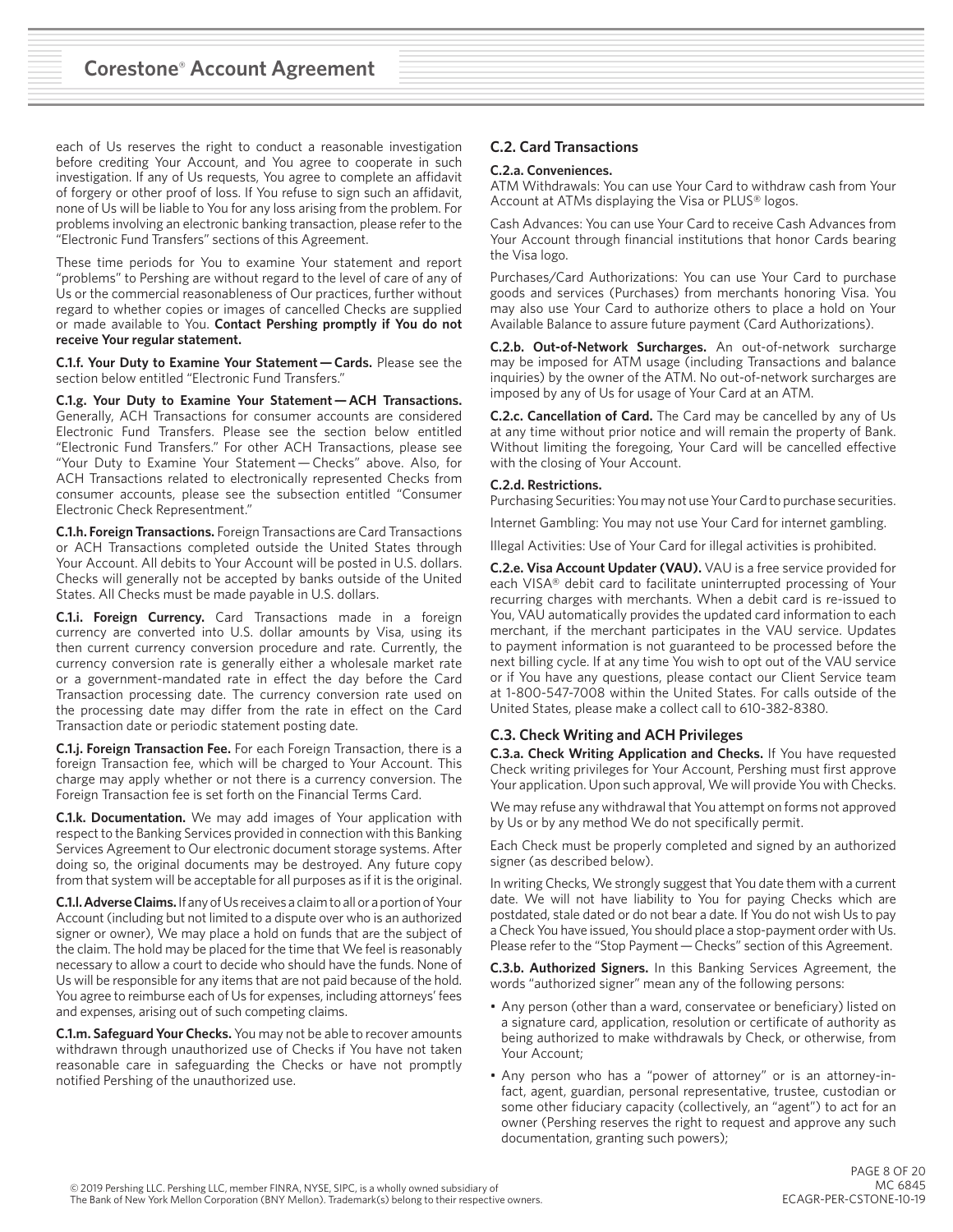- Any person that You authorize in writing to make withdrawals by Check, or otherwise, from Your Account; or
- Any person to whom You make Your Checkbook or Your Checking account number available.

The words "owner" and "owners" mean all persons (other than a ward, conservatee or beneficiary) listed on a signature card or application but not persons who are authorized signers only because they are acting as an agent. Each of Administrator and Bank is authorized to follow the directions of Your agent regarding Your Account until they receive written notice that the agency or fiduciary relationship has been terminated and has had reasonable time to act upon that notice. We will not be liable to You in any way if Your agent misapplies any of the funds from Your Account. We have the right to review and retain a copy of any power of attorney, agency agreement, trust agreement, court order or other document that has established the agency or other fiduciary relationship. For corporate, limited liability company, and partnership accounts, the corporation, limited liability company or partnership is the "owner."

**C.3.c. Multiple Required Signature Accounts.** If You (a) have specified that some or all Checks must be signed by more than one person, (b) have specified that the authorized signers for Checks in one category are different than those for another Check category, or (c) use Checks that require multiple signatures, You acknowledge that those restrictions are for Your internal use only and do not bind Us even if You have made Us aware of them in writing or otherwise. Pershing reserves the right to refuse to allow persons to open Accounts with these types of restrictions.

**C.3.d. Facsimile/Mechanical Signatures.** You may wish to use a facsimile signature stamp or other mechanical signature device to sign Checks or other orders relating to Your Account. If You do, We will, without contacting You, debit the Account for items bearing an imprint that looks substantially like Your authorized mechanical signature, whether or not such items bear the actual facsimile signature stamp. You agree to notify Us and give Us a sample imprint if You plan to use such a device. If You do not give Us a sample, this section still applies to Your use of the device. You are responsible for the security of any mechanical signature device. We will not be responsible for payment of unauthorized items bearing an imprint from, or similar to, Your authorized mechanical signature.

**C.3.e. Check Transactions.** Checks can be used for, or may result in, the following Transactions:

- Check writing capabilities; and
- Electronic Fund Transfers (e.g., certain Transactions via the Automated Clearing House).

**C.3.f. Copies of Cancelled Checks.** We will not return to You Checks that have been paid against Your Account. At Your request We shall provide You with photocopies or image copies of Checks paid against the Account or other Account documentation, if such Checks or documents are available to Us under Our record retention policies. If You request a copy, We may impose a processing fee.

**C.3.g. Refusing Payment on Your Checks.** If one of Your Checks is presented for payment and there are not sufficient available funds available in Your Account, or if the Check is not properly signed or contains some other irregularity, We may refuse payment and return the Check to the person who presented it. You acknowledge that it is difficult or impossible for Us to verify whether an endorsement by a corporation or other business entity is valid. You also acknowledge that it is difficult or impossible for Us to verify whether an endorsement by someone other than the person presenting a Check for payment is valid.

#### **C.3.h. Stop Payments — Checks**

**Checks.** Unless otherwise provided, the provisions in this section cover

stopping payment of Checks. Rules for stopping payment of other types of transfers of funds, such as consumer Electronic Fund Transfers, are mentioned elsewhere.

**Oral and Written Orders.** You are generally permitted to make stoppayment orders orally; telephone is the most common medium used. To request a stop payment, please call Us at (800) 547-7008. When You place Your stop-payment order, the service representative will tell You what information is needed to stop payment. If You provide Your stop-payment order in writing, You must send it to the address on page 1 of this Agreement. To stop an individual check You must provide the following information to Us: Check Writing number; amount; Check number; name of party to be paid; date; and Your name and address. In addition, You are generally permitted to make a stop payment order on a range of checks. If You provide Your stop payment order for a range of checks in writing, You must provide the following information to Administrator: Checkwriting number; Check numbers of the first and last Checks in the range; and Your name and address. **The stoppayment information must be correct and exact. If Your information is not correct and exact, We cannot assure You that Your order will be effective, and We will not be responsible for failure to stop payment.**

**Who and for How Long.** You may stop payment on any Check whether You sign the item or not. Oral stop payment orders are generally effective for only fourteen calendar days, unless confirmed in writing during that time. Written stop-payment orders (and oral orders confirmed in writing) are generally effective for only six months from the date of the original order. We are not obligated to notify You when a stop-payment order expires. Unless You renew the stop payment in writing for another six months, a Check may be paid even though it is a stale Check. We will accept stop-payment orders from any person with signing authority on Your Account, regardless of who wrote the Check(s). If You want to reverse a stop-payment request You must contact Pershing, not Administrator or Bank. As a security measure, Administrator and Bank will accept reverse of stop-payment requests only from Pershing.

**Indemnity.** If You stop payment on an item and any of Us incurs any damages or expenses because of the stop payment, You agree to indemnify Us for those damages or expenses, including attorneys' fees. You assign to each of Us all rights against the payee or any other holder of the item. You agree to cooperate with Us in any legal actions that We may take against such persons. You should be aware that anyone holding the item might be entitled to enforce payment against You despite the stop-payment order.

If a Check or Transaction is inadvertently permitted despite a stop order, the following rules will apply:

- You will have to prove to Administrator and Bank that You have suffered a loss and, if so, the amount of the loss;
- Administrator and Bank will be able to enforce any rights that the original payee or any other person who held the Check had against You; and
- the Account will not be recredited until You prove Your loss and We are satisfied that We are required by law to do so.

The law provides additional limitations on Administrator's and Bank's obligation to stop payment. (For example, You cannot stop payment on an item that has already been paid.)

**Charges.** Stop-payment orders are subject to Our current charge for that Banking Service.

**Effective Date.** Stop-payment orders become effective the Business Day after We receive Your notification. The law provides additional limitations on Administrator's and Bank's obligation to stop payment. (For example, You cannot stop payment on an item that has already been paid.)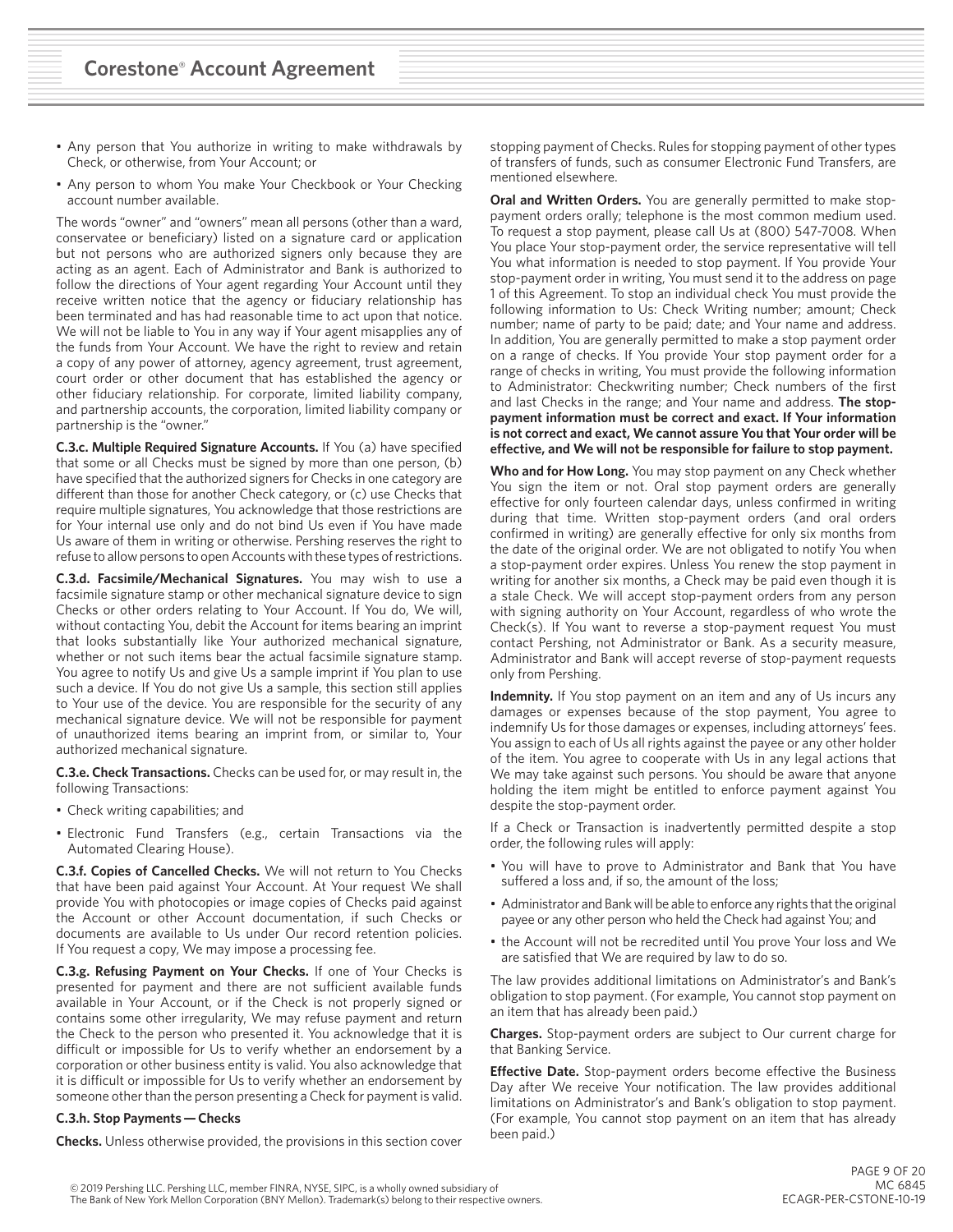**C.3.i. Inconsistent Amounts.** Checks are processed by computers. The Check amount in numerals is the one encoded on the Check to be read by the computer. You agree that if the Check amount in words is different from the amount in numbers, We may charge against Your Account the amount in numbers instead of the amount in words.

**C.3.j. Consumer Electronic Check Representment.** Generally, if You write a Check on a personal Account that is returned unpaid because of insufficient or uncollected funds, the depositor of the Check or the depositor's bank may resend ("represent") the Check electronically. That is, the depositor or the depositor's bank may send Bank an electronic instruction ("electronic represented Check") to charge Your Account in the amount of the Check.

**C.3.k. Handling of Electronic Represented Checks.** If Administrator receives an electronic represented Check from the depositor or the depositor's bank via Bank, Administrator will pay or return the electronic represented Check as if the original paper Check were being represented to it. The part of this Agreement titled "Electronic Fund Transfers" will not apply to any electronic represented Check.

**C.3.l. Stop Payment.** If You wish to stop payment of any electronic represented Check, You must follow the procedures contained in the section for stopping payment of Checks, not the procedures contained in the section for stopping payment on Electronic Fund Transfers.

**C.3.m. Insufficient Funds.** If one of Your Checks is presented for payment and there are not sufficient funds available in Your Account, Pershing may cause Bank (via Administrator) to pay or refuse to pay any or all such items in Our discretion. We may also charge Your Account a service charge, regardless of whether We pay the item or return the item unpaid. You have no right to request that any certain item be paid, and none of Us has any responsibility for paying or returning any item requested. If Your Account is overdrawn for any reason, You agree to deposit sufficient funds to cover the overdraft and Our service charge immediately.

A determination of Your Account Balance for purposes of making a decision to dishonor an item for insufficiency of available funds may be made at any time between the receipt of such presentment or notice and the time of payment or return of the item or debit, and no more than one such determination need be made. Pershing will determine Your Account Balance based on information provided from time to time by Administrator, which may not be accurate at the time a particular item is presented to Administrator. You authorize Administrator and/ or Bank to return items for insufficient funds based on information provided by Pershing.

If there are sufficient funds to cover some but not all of Your Transactions, Pershing will allow those Transactions that can be paid, in any order convenient to Us. If, in Our sole discretion, We choose to allow Transactions for which there are not sufficient available funds, You agree to repay Us immediately the amount of the funds advanced to You. We may also assess Your Account a service charge. At no time shall We be required to allow You to overdraw Your Account even if We had allowed such activity on one or more prior occasions.

You agree that We do not have to notify You when We refuse to pay a Check You have written, or when We pay a check that overdraws Your Account, or when We impose a fee in either case.

**C.3.n. Use of Check Images and Substitute Checks.** You agree that We may debit Your Account for a Check image of an original Check presented for payment or collection. In this situation, We may debit Your Account without receipt of, or review of, the original Check associated with the Check image. In Our sole discretion, We may return to a presenting bank, returning bank or paying bank or credit to Your Account, a paper copy or paper representation of an original Check (including without limitation an image replacement document or IRD, or a photocopy) drawn on or returned to Your Account that does not otherwise meet the technical or legal requirements for a substitute Check.

You agree that a check image that is received or created by Bank in the Check deposit, collection or return process shall be considered a "Check" and/or an "item" for all purposes under this Agreement and applicable law.

In addition, a Check that You write may be truncated in the Check collection process and replaced with a substitute Check. You authorize Us to pay, process or return a substitute Check in the same manner as "Check" or "item" under this Agreement. Substitute Checks are governed under the Check Clearing for the 21st Century Act ("Check 21 Act") and the terms of this Agreement, to the extent not modified by the Check 21 Act. **Notwithstanding the foregoing, You understand that Your Checks are drawn on an omnibus account maintained by Administrator (on behalf of Pershing) with Bank, and that as a result, You are not considered a "consumer" as that term is used in the Check 21 Act.**

You agree to indemnify and hold harmless Us, Our employees and agents from any loss, claim, damage or expense that You or any other person may incur directly or indirectly as a result of any action taken by Us to process a Check image or substitute Check instead of the original Check, including the destruction of the original Check, as described above, to the extent permitted by applicable law.

**C.3.o. Bank Branches.** Bank need not pay any Check presented at a branch office. Bank reserves the right to refuse to cash or to impose a charge on anyone who asks Bank to cash a Check that You have written. Even if Your Check is otherwise properly payable, We will not be liable to You for dishonor of Your Check, or otherwise, as a result of such refusal.

**C.3.p. Not Bank Account.** You should be aware that the Services are intended to provide easy access to assets in Your Account, but that Your Account is not a bank account. **Assets in the Account are not deposits or obligations of, nor insured or guaranteed by, the U.S. government, any financial institution (including Administrator and Bank), the Federal Deposit Insurance Corporation, or the Federal Reserve Board.**

**C.3.q. Automated Clearing House Transfers.** Money can be credited to or debited from Your Account because of ACH or other money transfer entries. These credits and debits are normally subject to additional rules of the money transfer system that processes them, such as the rules of the National Automated Clearing House Association and local ACH operating rules.

An ACH credit entry to Your Account is provisional until the Bank receives final settlement through a Federal Reserve Bank or otherwise receives payment as provided in Section 403(a) of Article 4A of the Uniform Commercial Code. The Bank is entitled to a refund of the credit entry if it does not receive final settlement or payment. In that case, the person who originally sent the credit entry will be considered not to have paid You.

In addition, unless required by applicable law, Pershing will generally not give You notice of the receipt of an entry by the Bank. Entries will, however, be included on Your Account statement.

For instructions on how to make stop payment orders on preauthorized ACH payments, see Section C.4.e.

# **C.4. Electronic Fund Transfers**

This section applies to funds transfers governed by the Electronic Fund Transfer Act and Regulation E (Subpart A), and some additional transactions that are similar and related.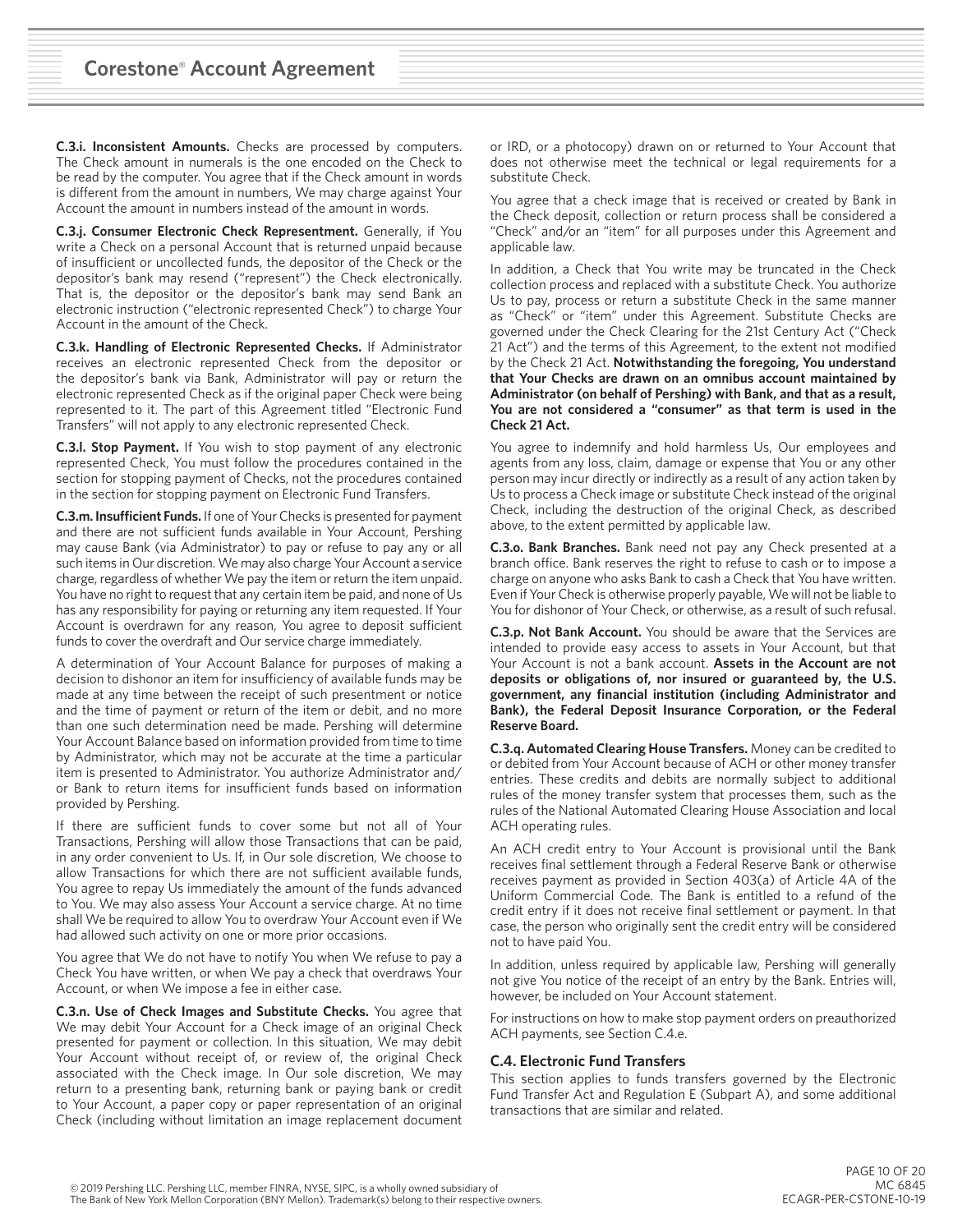#### **C.4.a. Types of Electronic Fund Transfers**

**Card Transactions.** See the section above entitled Card Transactions —  Conveniences for the types of Electronic Fund Transfers You can make with Your Card.

**Check Transactions — Electronic check conversions.** You may authorize a merchant or other payee to make a one-time electronic payment from Your Account using information from Your Check to:

- Pay for purchases
- Pay bills.

**C.4.b. Limits on Dollar Amount of Card Transactions.** The ATM You use may have limits on the amount of cash that can be received at that machine. These limits may include transactional and daily limits. We have a \$500.00 maximum for Silver Plus, \$1,500.00 for Gold and \$3,000.00 for Platinum withdrawal amount for ATM withdrawals per Banking Day, subject to Available Balance in Your Account. Limits may be changed by Us at any time and, if required by law, with advance notice. Sometimes a temporary \$500.00 limit per Banking Day may be imposed for security purposes or when the Card Transaction volume in Your Account exceeds normal conditions. There may be other limitations stated in this Agreement or in other agreement(s) between You and Pershing and You and Your Introducing Financial Organization.

Your Card may be used up to the Available Balance to withdraw from Your Account. However, there are thresholds that will require additional security verification. The thresholds are as follows: \$20,000.00 for Silver Plus, \$25,000.00 for Gold and \$30,000.00 for Platinum Card Transaction limit per day. ATM Withdrawals, Cash Advances, Purchases and Card Authorizations all count against these Card Transaction limits. In addition, there is a single Cash Advance Transaction threshold and a daily Cash Advance Transaction limit of \$20,000.00 for Silver Plus, \$25,000.00 for Gold and \$30,000.00 for Platinum per Banking Day.

**C.4.c. Limits on Frequency of Card Transactions.** In addition to the dollar amount limits, We reserve the right to impose a limit on the number of Card Transactions You can make on any Banking Day. For the purposes of maintaining security, We will not disclose that limit, except that You will be allowed to make at least five Card Transactions on any Banking Day under normal conditions.

**C.4.d. Retention of the Card.** Your Card may be retained by any ATM, merchant or participating financial institution if:

- the PIN is wrong after three attempts (certain ATMs may limit You to fewer attempts); or
- You exceed the limits on dollar amounts and/or frequency of Transactions; or
- Your Card was reported lost or stolen; or
- Your Account has been closed; or
- Your Card expired or was replaced; or
- the machine is not operating properly; or
- there are other legitimate business reasons.

#### **C.4.e. Preauthorized Transactions.**

**Preauthorized Payments — Stop Payment.** If You have told Us in advance to make regular payments out of Your Account, You can stop any of these payments. Here's how:

**General.** Call Us at (800) 547-7008, or write Pershing at Pershing LLC, One Pershing Plaza, Asset Management Account Department, Jersey City, New Jersey 07399, in time for Us to receive Your request 3 Business Days or more before the payment is scheduled to be made. If You call, We may also require You to put Your request in writing and which must be received by Us within 14 days after You call. (We may

charge You a fee for each stop-payment order You give.)

**Notice of varying amounts.** If these regular payments may vary in amount, the person You are going to pay should tell You, 10 days before each payment, when it will be made and how much it will be. (You may choose instead to get this notice only when the payment would differ by more than a certain amount from the previous payment, or when the amount would fall outside certain limits that You set.)

**Notice of date change.** If the person You are going to pay changes the scheduled due date of preauthorized payment, that person should provide You at least 7 calendar days' notice.

**Liability for failure to stop payment of preauthorized transfer.** If You order Us to stop one of these payments three Business Days or more before the transfer is scheduled, and We do not do so, We will be liable for Your losses or damages.

**Stop Payment — Single Payment.** With respect to an individual Card or ACH payment:

**General.** If You desire to stop a single Card or ACH payment call Us at the number above or write to Us at the address above. We will stop the payment if We have a reasonable opportunity to act upon the stop payment request prior to acting on the Transaction. If You call, We may also require You to put Your request in writing and get it to Us within 14 days after You call. (We may charge You a fee for each stop-payment order You give.)

**Liability for failure to stop payment of single preauthorized transfer.** If You order Us to stop a single Card or ACH payment and We have a reasonable opportunity to act upon the stop payment request prior to acting on the Transaction, and We do not do so, We will be liable for Your losses or damages.

**C.4.f. Lost or Stolen Cards or Unauthorized Transactions for Your Protection — Notify Us Promptly.** You must tell Us AT ONCE if You believe Your Card has been lost or stolen or if an unauthorized person may know your PIN or if You believe that an Electronic Fund Transfer has been made without Your permission using information from Your Check. Telephoning is the best way of keeping Your possible losses down. **The loss, theft or unauthorized use of Your Card could cause You to lose all of the cash assets (Your Free Credit Balance and Fund shares) in Your Account, plus any amount up to the Available Margin Loan Value of Your marginable securities.** You will not be liable for unauthorized use of Your Card that occurs after You tell Us about the loss, theft or unauthorized use of Your Card.

You will have zero liability for unauthorized use of Your Card if the conditions set forth below have been met. Zero liability will apply only if:

- You report the loss or theft of Your Card within 24 hours of discovering it lost or stolen; and
- You can demonstrate that You have exercised reasonable care in safeguarding Your Card from risk of loss or theft; and
- You have not reported two or more incidents of unauthorized use to Us within the preceding 12 months; and
- Your Account is in good standing.

If the above conditions have not been met, and You tell Us within two Business Days after You learn of the loss or theft of a Card or PIN, You can lose no more than \$50.00 if someone used Your Card or PIN without Your permission.

#### **TO PROTECT YOUR ACCOUNT AND LIMIT YOUR LIABILITY, WE RECOMMEND THAT YOU:**

- **• DO NOT PROVIDE ANYONE WITH YOUR PIN;**
- **• DO NOT WRITE YOUR PIN ON THE CARD;**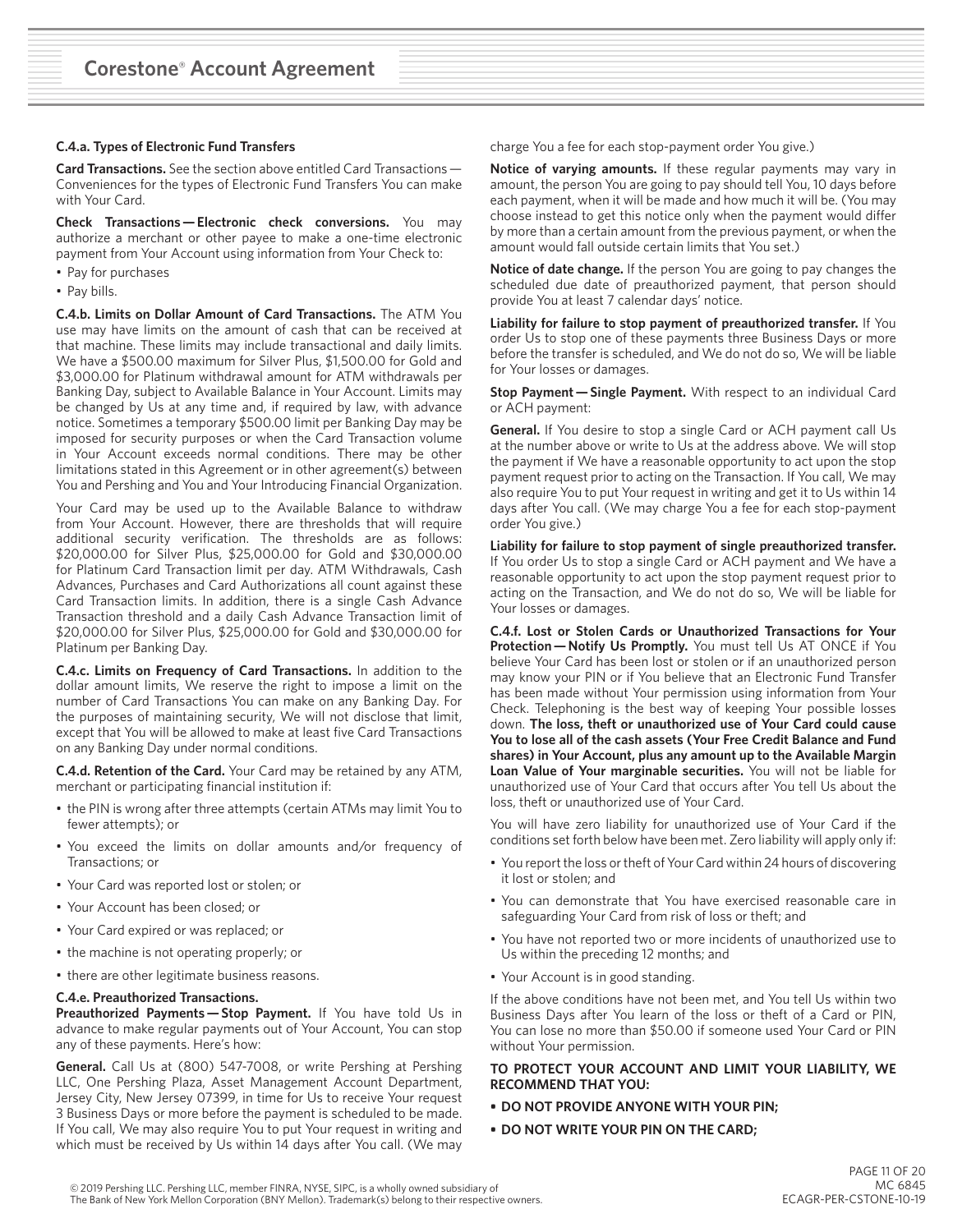## **• DO NOT CARRY YOUR PIN IN YOUR WALLET WITH THE CARD AND**

#### **• DO NOT TELL ANYONE YOUR PIN, NOT EVEN SOMEONE FROM ADMINISTRATOR, BANK OR PERSHING.**

If You do NOT tell Us within two Business Days after You learn of the loss or theft of Your Card or PIN, and We can prove We could have stopped someone from using Your Card or PIN without Your permission if You had told Us, You could lose as much as \$500.00. With respect to ACH Transactions, You will generally not be liable for Unauthorized Transactions unless You fail to notify Us within the time period as described in the next paragraph.

If You do not tell Pershing within 60 days after the statement was FIRST mailed or made available to You, You may not get any money You lost after the 60 days if We can prove that We could have stopped someone from taking the money if You had told Pershing in time.

#### **If a good reason (such as a long trip or a hospital stay) kept You from telling Us, We will extend the time periods.**

**C.4.g. Errors and Questions.** In case of errors or questions about your Electronic Fund Transfer, please contact Pershing at the address and phone number stated on page 1 of this Agreement immediately, if You think Your statement or receipt is wrong or if You need more information about a transfer listed on the statement or receipt. Pershing must hear from You no later than 60 days after Pershing sent or made available the FIRST statement on which the problem or error appeared.

**Information to Provide.** If You tell Us orally, We may require You to send Administrator Your complaint or question in writing within 10 Business Days. We will need the following information:

- Your name, Your Account number, Your address, and the date of the Transaction;
- A description of the error or Transaction in question, explaining as clearly as possible why You believe it is an error or why You need more information;
- The dollar amount of the Transaction and, if different, the amount of the suspected error.

**Timing of Error Resolution Process.** Except as otherwise stated in this Agreement, We will determine whether an error occurred within 10 Business Days after We hear from You and will correct any error promptly. If We need more time, however, We may take up to 45 calendar days to investigate Your complaint or question. In this event, We will generally credit Your Account within 10 Business Days for the amount You think is in error so that You will have use of the money during the time it takes Us to complete Our investigation. If We ask You to put Your complaint or question in writing and We do not receive it within 10 Business Days, We need not credit Your Account or We may reverse any credit previously made to Your Account. Margin accounts need not be credited during Our investigation.

**Foreign Transactions.** For Card Transactions initiated outside the United States, the applicable time period for investigations shall be 90 calendar days in place of 45 calendar days.

**Purchases.** For point-of-sale transactions (that is, Purchases at a merchant and Cash Advances), the applicable time period for investigations shall be 90 calendar days in place of 45 calendar days.

**New Accounts.** For Accounts that have been open for 30 calendar days or less, the applicable time period for investigations shall be 90 calendar days in place of 45 calendar days and We may take up to 20 Business Days to credit Your Account while investigating.

**Informing You of the Results.** In any case, We will tell You the results within three Business Days after We complete Our investigation. If We decide that there was no error, We will reverse the applicable credit and send You a written explanation. You may ask Us for copies of the documents that We used in Our investigation.

# **C.4.h. Our Liability for Failure to Complete Electronic Fund Transfers.**

If We do not complete an Electronic Fund Transfer to or from Your Account on time or in the correct amount according to this Agreement, We will be liable for Your losses or damages. However, there are some exceptions. We will not be liable, for instance if:

- through no fault of Ours, You do not have a sufficient Available Balance to make the Transaction; or
- any ATM, other device, Card or computer system was not working properly and You knew about the breakdown when You started the Transaction; or
- the ATM or other device You are using for the Transaction does not have enough cash; or
- the ATM or other device You are using for the Transaction was unable to process the Transaction; or
- Your Account is frozen (for example, because of a court order or other similar reason) and We are not permitted to make the Transaction; or
- circumstances beyond Our control (such as fire or flood) prevent the Transaction, despite the reasonable precautions that We have taken; or
- You have failed to enter Your correct PIN after the maximum number of attempts permitted; or
- You failed to use the ATM, other device, Card or computer system in accordance with instructions; or
- We have limited or refused to complete Transactions for security reasons; or
- We have reason to believe that the requested Transaction is unauthorized.

There may be additional exceptions stated elsewhere in this Agreement or otherwise notified to You by Us or in Your other agreements with Pershing. None of Us will be responsible for any person's actions in refusing to honor or accept Your Card or Checks or in taking possession of Your Card. In any case, We will be liable only for actual proven damages if the failure to make the Transaction resulted from a bona fide error by Us despite Our procedures to avoid such errors.

**C.4.i. Card Transaction Receipts.** You can get a receipt at the time You make Card Transactions, except for Card Transactions You make by telephone, mail or via the internet. Receipts may not be provided for Purchases of \$15.00 or less, or for Card Transactions performed outside the United States. Card Transactions will also be reflected on Your Account statement.

Merchants generally maintain receipts of Card Transactions for 12 months, which merchants are not required to provide unless requested in connection with fraud investigation or legal purposes. If You call Pershing, We will attempt to obtain copies of drafts. If You request a copy of a sales draft, Your Account may be charged a fee, plus the amount of any third-party fees to obtain the sales draft.

## **C.5. Confidentiality**

You give Us permission to share information with Pershing, Administrator and Bank. Under normal circumstances, We will not reveal any information about Your Accounts to third parties. We will not reveal any information to third parties about Your Account and Your Transactions EXCEPT: (1) You hereby authorize Us to share information concerning Your Transactions with Pershing, Administrator and Bank); or (2) where it is necessary for completing Your Transactions or providing any related Card and/or Check benefits to You; or (3) in order to verify the existence and condition of Your Account for a third party, such as a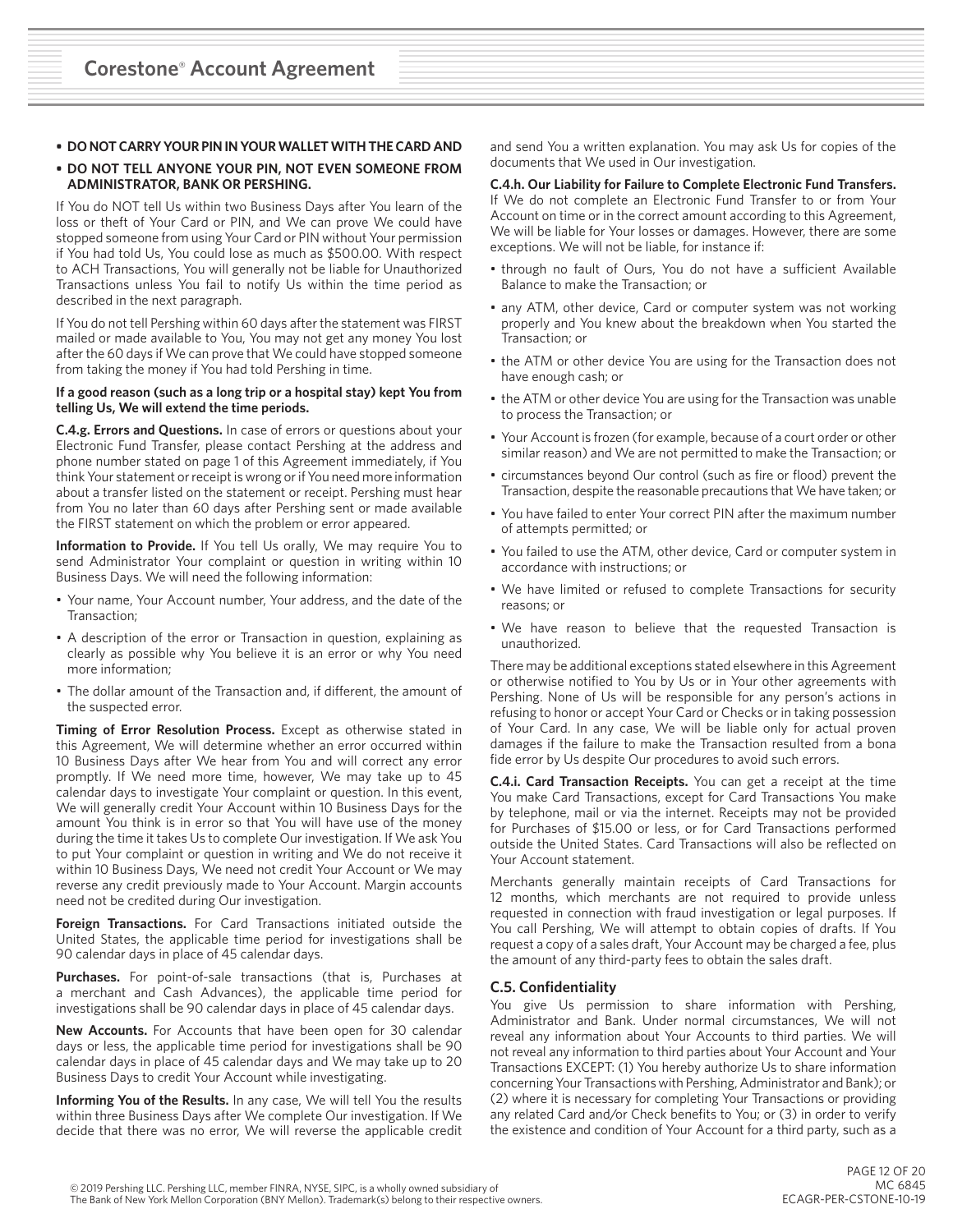credit bureau or merchant; or (4) in order to comply with laws or with orders or subpoenas of government agencies or courts; or (5) if You give Us written permission; or (6) to other persons and entities in order to resolve disputes arising from Transactions; or (7) in the circumstances contemplated by Pershing's Privacy Policy, as furnished to You separately and updated or amended from time to time by Pershing.

# **C.6. Disputes Involving Your Account**

To the fullest extent permitted by law, You agree to be liable to Us for any loss, costs, or expenses, including reasonable attorneys' fees, that We may incur as a result of any dispute involving Your Account. To the fullest extent permitted by law, You authorize Us to deduct any such loss, costs or expenses from Your Account without prior notice to You. This obligation includes disputes between You and Us involving the Account and situations where We become involved in disputes between You and an authorized signor, another joint owner or a third party claiming an interest in the Account. Also, it includes those situations where You, an authorized signor, another joint owner or a third party take some action with respect to the Account which causes Us to seek the advice of counsel, even though We do not actually become involved in the dispute.

# **C.7. Our Duty of Care**

The duty of care of Pershing, Administrator and Bank to You is satisfied if reasonable banking procedures are followed. Unless We have specifically agreed with You in writing, Our duties will not include monitoring nonstandard instructions or other legends appearing on Checks. We shall be deemed to have exercised ordinary care as to Your signature if We process Your Check by automated means only (so as to clear the largest number of checks at the lowest cost to customers) or if any unauthorized signature or alteration is so skillfully made that a reasonably careful person would not readily detect it. A clerical error or mistake in judgment is not to be considered a failure to meet the duty of care of Pershing, Administrator or Bank.

The obligations of Pershing, Administrator and Bank are set forth in this Agreement. None of Pershing, Administrator or Bank is liable for the obligations of the others.

## **C.8. Extraordinary Events**

None of Pershing, Administrator or Bank is liable for loss caused directly or indirectly by government restrictions, exchange or market rulings, suspension of trading, war, strikes or other conditions beyond Our control.

## **C.9. Terminating Your Banking Services**

Pershing, Administrator, Bank or You may terminate this Banking Services Agreement, including the use of Check writing services, Cards or other Banking Services, if applicable, at any time, without closing Your Account. Without limiting the foregoing, Your Card will be cancelled and Your Check writing services, Cards or other Banking Services, as applicable, terminated effective with the closing of Your Account. You shall remain responsible for authorized charges that arise before or after such cancellation or termination. In the event of cancellation or termination for whatever reason, You shall promptly destroy all Checks and Cards. Failure to do so may result in a delay in Our complying with Your instructions regarding the disposition of assets.

# **C.10. Lawful Use**

You agree to use Your Account Card and Checks only for lawful purposes. By entering into this Agreement, You represent to Us that You are not now aware of any pending or threatened criminal proceedings that could result in losing any money in Your Account.

## **C.11. Accounts That Are Not Consumer Accounts/Non-Personal Accounts**

If You are not a "consumer" as defined in Regulation E, none of Us is required

to respond to Your questions about Transactions within the time periods specified in the section titled Electronic Fund Transfers and the limitations on Your liability for Unauthorized Transactions described above do not apply. Similarly, the parameters surrounding liability, confidentiality and Documentation requirements with respect to Electronic Fund Transfers outlined above apply only with respect to Accounts established primarily for personal, family or household purposes.

# **C.12. Governing Law**

Except where specified, this Banking Services Agreement with respect to PNC Bank, N.A. shall be governed by the laws of the Commonwealth of Pennsylvania and the United States of America, as amended, and with respect to the Bank of New York Mellon shall be governed by the laws of the State of New York and the United States of America, as amended.

## **C.13. Priority of Agreements**

In the event of any conflict between this Banking Services Agreement and any other agreement You have with Pershing and/or Your Financial Organization, this Banking Services Agreement will control with respect to Your Checks, Cards, ACH and any Transactions described herein.

# **C.14. Representations and Amendments**

You agree that We shall have the right to amend this Banking Services Agreement at any time by sending notice of the amendment to You. An amendment shall be effective as of the date We establish. If We make any changes to this Banking Services Agreement that will affect You adversely (by increasing costs or liability to You, or limiting access to Your Account), We will notify You prior to the change as required by law. The change will automatically become effective unless, prior to the effective date, You notify Us of Your intention to terminate Your Check writing privileges, Card or other Banking Services, as applicable. We reserve the right to make emergency changes for security reasons, without prior written notice to You.

# **SECTION D — BILLSUITE™ AGREEMENT**

# **D.1. Introduction**

This Terms of Service document (hereinafter "Agreement") is a contract between you and [Pershing LLC] (hereinafter "we" or "us") in connection with the Electronic Bill Payment and Presentment service ("EBPP Service" or "Service") that is described further below. This Agreement applies to EBPP Service offered through our online banking site (the "Site") and the portion of the Site through which the EBPP Service is offered.

**D.1.a. Eligibility.** The Service is offered only to individual residents of the United States who can form legally binding contracts under applicable law. Without limiting the foregoing, the Service is not offered to minors unless the minor is using an Account in the name of the minor with a parent or guardian as a co-signor or guarantor. By using the Service, you represent that you meet these requirements and that you agree to be bound by this Agreement.

## **D.2. Notices and Other Communications.**

**D.2.a. Notices to Us Regarding the Service.** Except as otherwise stated below, notice to us concerning the Site or the Service may be sent by postal mail to: [Pershing LLC, Asset Management Accounts, One Pershing Plaza, Jersey City, NJ 07399]. You can also call us at [800- 547-7008] for questions and other purposes concerning the Service.

**D.2.b. Notices to You Regarding the Service.** You agree that we may provide notice to you by posting it on the Site, sending you an inproduct message within the Service, emailing it to an email address that you have provided us, mailing it to any postal address that you have provided us, or by sending it as a text message to any mobile phone number that you have provided us, including but not limited to the mobile phone number that you have listed in your Service setup or

© 2019 Pershing LLC. Pershing LLC, member FINRA, NYSE, SIPC, is a wholly owned subsidiary of The Bank of New York Mellon Corporation (BNY Mellon). Trademark(s) belong to their respective owners.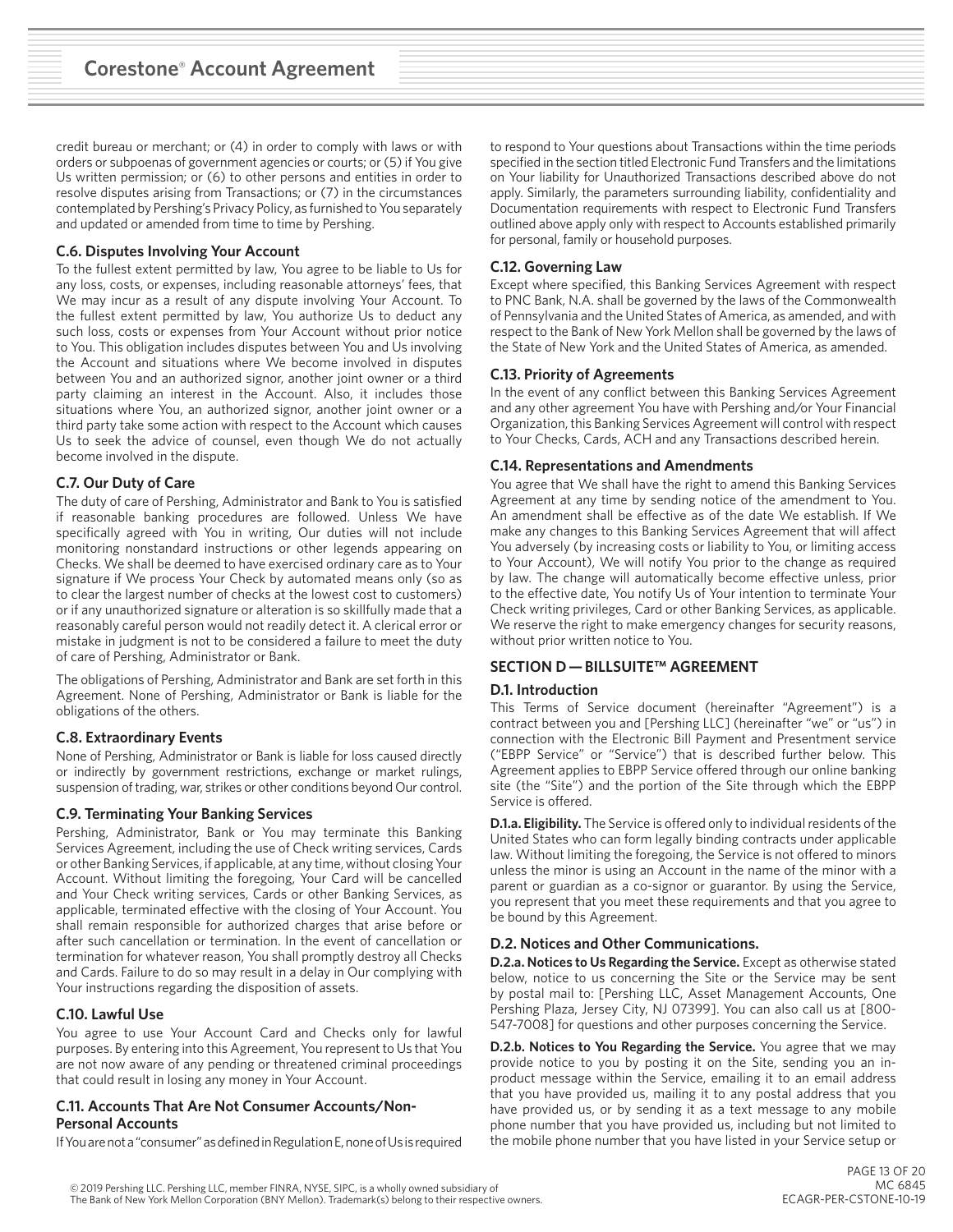customer profile. You may request a paper copy of any legally required disclosures and you may terminate your consent to receive required disclosures through electronic communications by contacting us as described above. We reserve the right to charge you a reasonable fee not to exceed twenty dollars (\$20.00) to respond to each such request.

**D.2.c. Text Messages, Calls and/or Emails to You.** By providing us with a telephone number (including a wireless/cellular, mobile telephone number and/or email address), you consent to receiving calls from us and our Service Providers at that number and/or emails from us for our everyday business purposes (including identify verification). You acknowledge and agree that such telephone calls include, but are not limited to, live telephone calls, prerecorded or artificial voice message calls, text messages, and calls made by an automatic telephone dialing system from us or our affiliates and agents. You further consent to receiving text messages from us at that number, and/or emails from us for marketing purposes in connection with the Service and consistent with our Privacy Policy. Please review our Privacy Policy for more information.

## **D.3. Defined Terms**

Capitalized terms not otherwise defined are defined in Section 23 below.

## **D.4. The Service**

The EBPP Service enables you to receive, view, and pay bills from the Site. **D.4.a. Payment Scheduling.** The earliest possible Scheduled Payment Date for each Biller (typically four (4) or fewer Business Days from the current date) will be designated within the portion of the Site through which the Service is offered when you are scheduling the payment. Therefore, the Service will not permit you to select a Scheduled Payment Date less than the earliest possible Scheduled Payment Date designated for each Biller. When scheduling payments you must select a Scheduled Payment Date that is no later than the actual Due Date reflected on your Biller statement unless the Due Date falls on a non-Business Day. If the actual Due Date falls on a non-Business Day, you must select a Scheduled Payment Date that is at least one (1) Business Day before the actual Due Date. Scheduled Payment Dates must be prior to any late date or grace period. Depending on the method of payment, your Account may be debited prior to the Scheduled Payment Date. For example, if the selected method of payment is a draft, the draft arrives earlier than the Scheduled Payment Date due to expedited delivery by the postal service, and the Biller immediately deposits the draft, your Account may be debited earlier than the Scheduled Payment Date.

**D.4.b. Payment Authorization and Payment Remittance.** By providing the Service with names and account information of Billers to whom you wish to direct payments, you authorize the Service to follow the Payment Instructions that it receives through the Site. In order to process payments more efficiently and effectively, the Service may edit or alter payment data or data formats in accordance with Biller directives.

- When the Service receives a Payment Instruction, you authorize the Service to debit your Account and remit funds on your behalf so that the funds arrive as close as reasonably possible to the Scheduled Payment Date designated by you. You also authorize the Service to credit your Account for payments returned to the Service by the United States Postal Service or Biller, or payments remitted to you on behalf of another authorized user of the Service.
- The Service will attempt to make all your payments properly. However, the Service shall incur no liability if the Service is unable to complete any payments initiated by you because of the existence of any one or more of the following circumstances:
	- 1. If, through no fault of the Service, your Account does not contain sufficient funds to complete the transaction or the transaction would exceed the credit limit of your overdraft account;
	- 2. The payment processing center is not working properly and you

know or have been advised by the Service about the malfunction before you execute the transaction;

- 3. You have not provided the Service with the correct Account information, or the correct name, address, phone number, or account information for the Biller; and/or,
- 4. Circumstances beyond control of the Service (such as, but not limited to, fire, flood, or interference from an outside force) prevent the proper execution of the transaction and the Service has taken reasonable precautions to avoid those circumstances.

Provided none of the foregoing exceptions are applicable, if the Service causes an incorrect amount of funds to be removed from your Account or causes funds from your Account to be directed to a Biller which does not comply with your Payment Instructions, the Service shall be responsible for returning the improperly transferred funds to your Account, and for directing to the proper Biller any previously misdirected transactions, and, if applicable, for any late payment related charges.

**D.4.c. Payment Cancellation Requests.** You may cancel or edit any Scheduled Payment (including recurring payments) by following the directions within the portion of the Site through which the Service is offered. There is no charge for canceling or editing a Scheduled Payment. Once the Service has begun processing a payment it cannot be cancelled or edited, therefore a stop payment request must be submitted.

**D.4.d. Stop Payment Requests.** The Service's ability to process a stop payment request will depend on the payment method and whether or not a check has cleared. The Service may also not have a reasonable opportunity to act on any stop payment request after a payment has been processed. If you desire to stop any payment that has already been processed, you must notify us as described in Section 2 above. Although the Service will attempt to accommodate your request, the Service will have no liability for failing to do so. The Service may also require you to present your request in writing within fourteen (14) days. The charge for each stop payment request will be the current charge for such service as set out in the applicable fee schedule.

**D.4.e. Exception Payments Requests.** Exception Payments may be scheduled through the Service, however Exception Payments are discouraged and must be scheduled at your own risk. In no event shall the Service be liable for any claims or damages resulting from your scheduling of Exception Payments. The Service has no obligation to research or resolve any claim resulting from an Exception Payment; all research and resolution for any misapplied, misposted or misdirected payments will be the sole responsibility of you and not of the Service.

**D.4.f. Bill Delivery and Presentment.** The Service includes a feature that electronically presents you with electronic bills from select Billers. Electronic bills may not be available from all of your Billers. Electronic bills are provided as a convenience only, and you remain solely responsible for contacting your Billers directly if you do not receive their statements. In addition, if you elect to activate one of the Service's electronic bill options, you also agree to the following:

• **Presentation of electronic bills.** You will receive electronic bills from a Biller only if both: (a) you have designated it in the Service as one of your Billers, and (b) the Biller has arranged with our Service Provider to deliver electronic bills. The Service may then present you with electronic bills from that Biller if either: (1) you affirmatively elect online within the Service to receive electronic bills from the Biller, or (2) the Biller chooses to send you electronic bills on a temporary "trial basis." In either case, you can elect online within the Service to stop receiving electronic bills from a Biller. Electing to receive electronic bills, automatically receiving trial electronic bills, and declining further elected or trial electronic bills all occur on an individual Biller basis.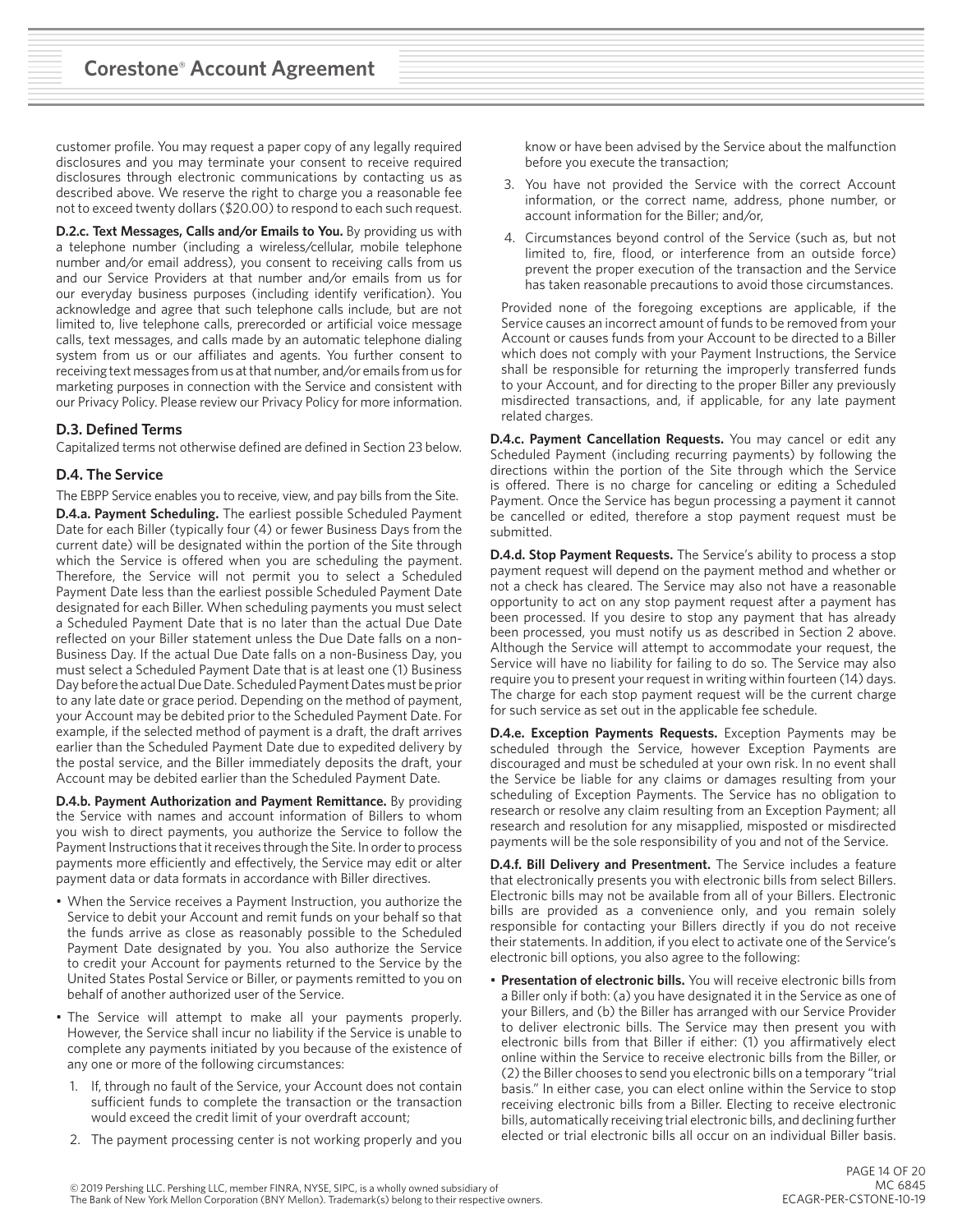The Service does not include an option to prevent ever participating in the automatic trial electronic bill feature. When affirmatively electing to receive electronic bills from a particular Biller, you may be presented with terms from that Biller for your acceptance. We are not a party to such terms.

- **Paper Copies of electronic bills.** If you start receiving electronic bills from a Biller, the Biller may stop sending you paper or other statements. The ability to receive a paper copy of your statement(s) is at the sole discretion of the Biller. Check with the individual Biller regarding your ability to obtain paper copies of electronic bills on a regular or as-requested basis.
- **Sharing Information with Billers.** You authorize us to share identifying personal information about you (such as name, address, telephone number, Biller account number) with companies that you have identified as your Billers and which we have identified as offering electronic bills for purposes of matching your identity on the Service's records and the Biller's records to (a) activate your affirmative request for electronic bills, and/or (b) confirm your eligibility for "trial basis" electronic bills.
- **Information held by the Biller.** We are unable to update or change your personal information such as, but not limited to, name, address, phone numbers and email addresses, that is held by the Biller. Any changes will require you to contact the Biller directly. Additionally it is your responsibility to maintain all usernames and passwords for all electronic Biller sites. You also agree not to use someone else's information to gain unauthorized access to another person's bill. We may, at the request of the Biller, provide to the Biller your email address, service address, or other data specifically requested by the Biller for purposes of the Biller matching your identity against its records or informing you about the Biller's services and/or bill information.
- **Activation**. We will notify the Biller of your request to receive electronic billing information. The presentment of your first electronic bill may vary from Biller to Biller and may take up to sixty (60) days, depending on the billing cycle of each Biller. While your electronic bill feature is being activated it is your responsibility to keep your accounts current. Each electronic Biller reserves the right to accept or deny your request to receive electronic bills.
- **Authorization to obtain bill data.** You authorize us to obtain bill data from your Billers that you have requested to send you electronic bills, and from your Billers that wish to send you trial electronic bills. For some Billers, you will be asked to provide us with your user name and password for that Biller. By providing us with such information, you authorize us to use the information to obtain your bill data.
- **Notification.** We will attempt to present all of your electronic bills promptly. In addition to notification within the Service, we may send an e-mail notification to the e-mail address listed for your account. It is your sole responsibility to ensure that this information is accurate. In the event you do not receive notification, it is your responsibility to periodically logon to the Service and check on the delivery of new electronic bills. The time for notification may vary from Biller to Biller. You are responsible for ensuring timely payment of all bills.
- **Cancellation of electronic bill notification.** The electronic Biller reserves the right to cancel the presentment of electronic bills at any time. You may cancel electronic bill presentment at any time. The timeframe for cancellation of your electronic bill presentment may vary from Biller to Biller. It may take up to sixty (60) days, depending on the billing cycle of each Biller. We will notify your electronic Biller(s) as to the change in status of your account and it is your sole responsibility to make arrangements for an alternative form of bill delivery. We will not be responsible for presenting any electronic bills that are already in process at the time of cancellation.
- **Non-Delivery of electronic bill(s).** You agree to hold us harmless should the Biller fail to deliver your bill(s) or statement(s). You are responsible for ensuring timely payment of all bills. Copies of previously delivered bills must be requested from the Biller directly.
- **Accuracy and dispute of electronic bill.** We are not responsible for the accuracy of your electronic bill(s) or statement(s). We are only responsible for presenting the information we receive from the Biller. Any discrepancies or disputes regarding the accuracy of your electronic bill summary or detail must be directly addressed and resolved with the Biller by you.

**D.4.g. Biller Limitation.** The Service reserves the right to refuse to pay any Biller to whom you may direct a payment. The Service will notify you promptly if it decides to refuse to pay a Biller designated by you. This notification is not required if you attempt to make an Exception Payment under this Agreement.

**D.4.h. Returned Payments.** In using the Service, you understand that Billers and/or the United States Postal Service may return payments to the Service for various reasons such as, but not limited to, Biller's forwarding address expired; Biller account number is not valid; Biller is unable to locate account; or Biller account is paid in full. The Service will attempt to research and correct the returned payment and return it to your Biller, or void the payment and credit your Account. You may receive notification from the Service.

**D.4.i. Receipts and Transaction History.** You may view your transaction history by logging into the Service and looking at your transaction history. In addition, your transactions will be reflected on your brokerage statements.

**D.4.j. Prohibited Payments.** The following types of payments are prohibited through the Service, and we have the right, but not the obligation, to monitor for, block, cancel and/or reverse such payments: (a) payments to Billers outside of the United States or its territories; (b) payments to purchase securities; and (c) payments that violate any law, statute, ordinance or regulation.

• In no event shall we or our Service Providers be liable for any claims or damages resulting from your scheduling of prohibited payments. We have no obligation to research or resolve any claim resulting from a prohibited payment. All research and resolution for any misapplied, mis-posted or misdirected prohibited payments will be your sole responsibility and not ours. We encourage you to provide notice to us of any violations of the Agreement generally.

**D.4.k. Payment Methods and Amounts.** There are limits on the amount of money you can send or receive through our Service. Your limits may be adjusted from time-to-time at our sole discretion. You may log in to the Site to view your individual transaction limits. We also reserve the right to select the method in which to remit funds on your behalf though the Service, and in the event that your Account is closed or otherwise unavailable to us the method to return funds to you. These payment methods may include, but may not be limited to, an electronic or paper check or draft payment.

**D.4.l. Failed or Returned Payment Instructions.** In using the Service, you are requesting us to attempt to make payments for you from your Account. If we are unable to complete the Payment Instruction for any reason associated with your Account (for example, there are insufficient funds in your Account, or the Payment Instruction would exceed the credit or overdraft protection limit of your Account, to cover the payment), the Payment Instruction may or may not be completed. In certain circumstances, we will attempt to debit the Account a second time to complete the Payment Instruction. In some instances, you will receive a return notice from us. In each such case, you agree that:

• You will reimburse us or our Service Providers immediately upon demand the amount of the Payment Instruction if we have delivered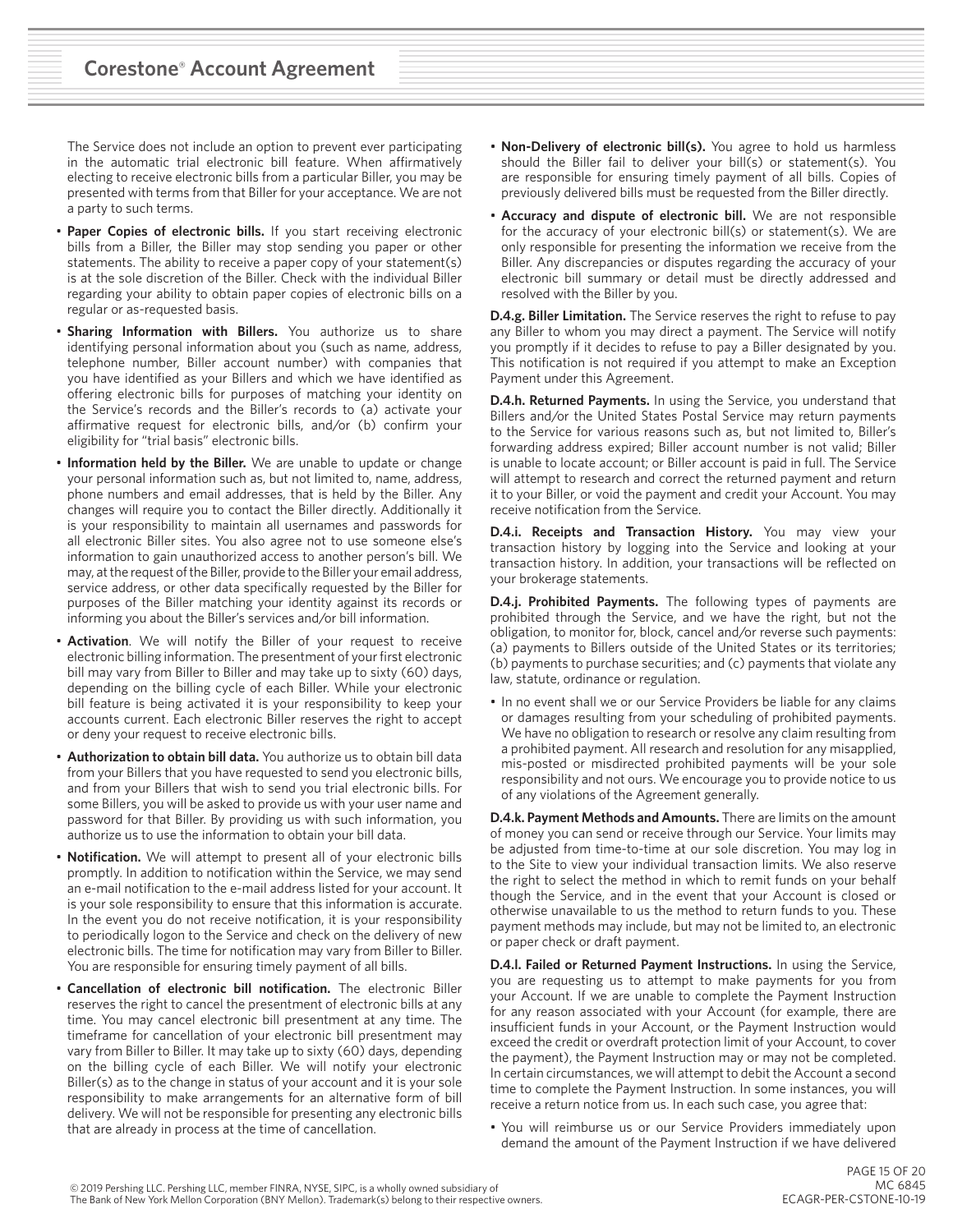the payment but there are insufficient funds in, or insufficient overdraft credits associated with, your Account to allow us to complete the debit processing;

- For any amount not reimbursed to us within fifteen (15) days of the initial notification, a late charge equal to one and a half percent (1.5%) monthly interest or the legal maximum, whichever rate is lower, for any unpaid amounts may be imposed by us or our Service Providers;
- You may be assessed a fee by our Service Providers and by us if the Payment Instruction cannot be debited because you have insufficient funds in your Account, or the transaction would exceed the credit or overdraft protection limit of your Account, to cover the payment, or if we cannot otherwise collect the funds from you; the fee amount will be as set forth in your fee schedule from us (including as disclosed on the Site) or your account agreement with us. You hereby authorize us to deduct these amounts from your designated Account, including by ACH debit;
- You will reimburse us and our Service Providers for any reasonable fees or costs we incur in attempting to collect any amounts from you; and
- We and our Service Providers are authorized to report the facts concerning the return to any credit reporting agency.

## **D.4.m. Fees and Additional Charges**

- **Service Fees and Charges.** You are responsible for paying all fees associated with your use of the Service. Applicable fees will be disclosed in the within the Service or Site. Applicable fees will be charged regardless of whether the Service was used, except for fees that are specifically use-based. Use-based fees for the Service will be charged against the Account. There may also be charges for additional transactions and other optional services. There may be a charge for additional transactions and other optional services. You agree to pay such charges and authorize the Service to deduct the calculated amount from your Account. Any of our other fees (not associated with the Service) will continue to apply. Section D.4.l (Failed or Returned Payment Instructions) applies if you do not pay our fees and charges for the Service, including without limitation if we debit the Account for such fees, as described in this Section, and there are insufficient fees in the Account.
- **Telephone and Internet Fees and Charges.** You are responsible for any and all telephone access fees and Internet service fees that may be assessed by your telephone and Internet service provider.

## **D.5. Errors, Questions, and Complaints**

**D.5.a.** In case of errors or questions about your transactions, you should as soon as possible notify us as set forth in Section 2 above.

**D.5b.** If you think your periodic statement for your Account is incorrect or you need more information about a transaction listed in the periodic statement for your account, we must hear from you no later than sixty (60) days after we first send you (or make available to you) the applicable periodic statement for your account that identifies the error. You must:

- Tell us your name and account number;
- Describe the error or the transaction in question, and explain as clearly as possible why you believe it is an error or why you need more information; and,
- Tell us the dollar amount of the suspected error.

**D.5.c.** If you tell us orally, we may require that you send your complaint in writing within ten (10) Business Days after your oral notification. Except as described below, we will determine whether an error occurred within ten (10) Business Days after you notify us of the error. We will tell you the results of our investigation within three (3) Business Days after we complete our investigation of the error, and will correct any error promptly. However, if we require more time to confirm the nature of your complaint or question, we reserve the right to take up to fortyfive (45) days to complete our investigation. If we decide to do this, we will provisionally credit your Account within ten (10) Business Days for the amount you think is in error. If we ask you to submit your complaint or question in writing and we do not receive it within ten (10) Business Days, we may not provisionally credit your Account. If it is determined there was no error we will mail you a written explanation within three (3) Business Days after completion of our investigation. You may ask for copies of documents used in our investigation. We may revoke any provisional credit provided to you if we find an error did not occur.

# **D.6. Your Liability for Unauthorized Transfers**

Immediately following your discovery of an unauthorized Payment Instruction, you should notify us as set forth in Section 2 above. If you tell us within two (2) Business Days after you discover your password or other means to access your account through which you access the Service has been lost or stolen, your liability is no more than \$50.00 should someone access your account without your permission. If you do not tell us within two (2) Business Days after you learn of such loss or theft, and we can prove that we could have prevented the unauthorized use of your password or other means to access your account if you had told us, you could be liable for as much as \$500.00. If your financial institution statement contains payments that you did not authorize, you must tell us at once. If you do not tell us within sixty (60) days after the statement was made available to you, you may lose any amount transferred without your authorization after the sixty (60) days if we can prove that we could have stopped someone from taking the money had you told us in time. You could lose all the money in your Account (plus the maximum amount available via margin, if any). **If a good reason (such as a long trip or a hospital stay) prevented you from telling us, we will extend the period.** 

## **D.7. Additional Responsibilities**

In addition to your other responsibilities set forth in this Agreement,

**D.7.a. Address or Banking Changes.** It is your sole responsibility and you agree to ensure that the contact information in your user profile is current and accurate. This includes, but is not limited to, name, physical address, phone numbers and email addresses. Changes may be able to be made within the user interface of the Service or by notifying us as set forth in Section 2 above. We are not responsible for any payment processing errors or fees incurred if you do not provide accurate Account, Payment Instructions or contact information.

**D.7.b. Billers, Products and Services.** We do not have control of, or liability for, any products or services that are paid for with our Service. We also do not guarantee the identity of any user of the Service (including but not limited to recipients to whom you send payments). This Agreement does not alter your liability or obligations that currently exist between you and your Billers.

**D.7.c. Taxes.** It is your responsibility to determine what, if any, taxes apply to the transactions you make or receive, and it is your responsibility to collect, report and remit the correct tax to the appropriate tax authority. We are not responsible for determining whether taxes apply to your transaction, or for collecting, reporting or remitting any taxes arising from any transaction.

**D.7.d. Password and Security.** If you are issued or create any password or other credentials to access the Service or the portion of the Site through which the Service is offered, you agree not to give or make available your password or credentials to any unauthorized individuals, and you agree to be responsible for all actions taken by anyone to whom you have provided such credentials. If you believe that your credentials have been lost or stolen or that someone may attempt to use them to access the Site or Service without your consent, you must notify us at once at the telephone number provided in Section 2 above. See also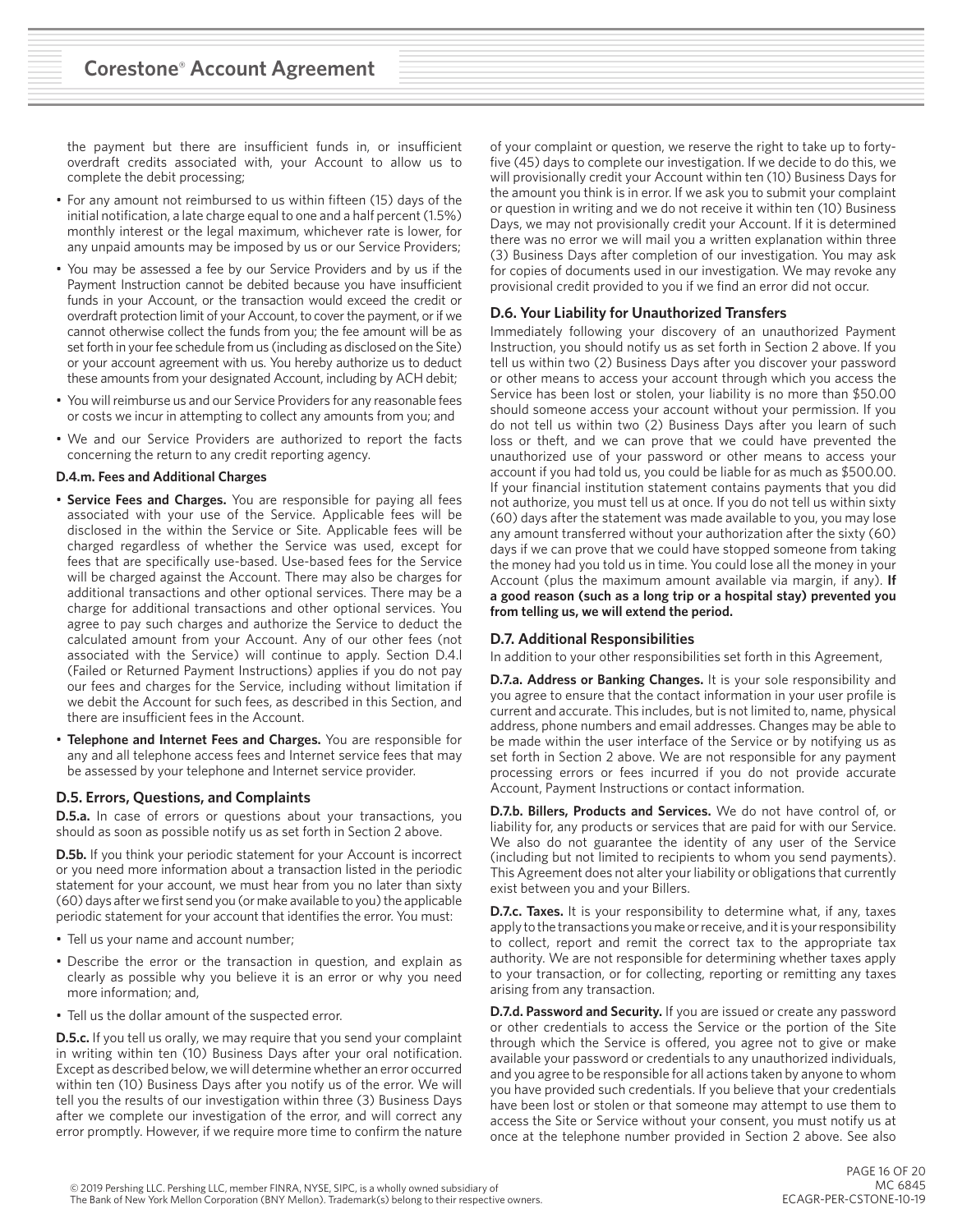Section 6 above regarding how the timeliness of your notice impacts your liability for unauthorized transfers.

# **D.8. Information Authorization**

**D.8.a.** Your enrollment in the Service may not be fulfilled if we cannot verify your identity or other necessary information. Through your enrollment in or use of the Service, each Service Provider has the right to conduct standard credit screening on you for purposes of authentication, conducting risk assessments, setting risk parameters and transaction limitations in connection with your use of the Service. You agree that each Service Provider reserves the right to request a review of your credit rating at its own expense through an authorized bureau. In addition, you agree that each Service Provider reserves the right to obtain personal information about you, including without limitation, financial information and transaction history regarding your Account. You further understand and agree that we reserve the right to use personal information about you for our and our Service Providers' everyday business purposes, such as to maintain your ability to access the Service, to authenticate you when you log in, to send you information about the Service, to perform fraud screening, to verify your identity, to determine your transaction limits, to perform collections, to comply with laws, regulations, court orders and lawful instructions from government agencies, to protect the personal safety of subscribers or the public, to defend claims, to resolve disputes, to troubleshoot problems, to enforce this Agreement, and to protect our rights and property. For the avoidance of doubt, such personal information may include, without limitation your name, e-mail address, zip or postal code, account information (e.g. financial data, user identification, password and/or personal information number, as well as the ABA Routing and Transit Number that are specific to your account). Additionally, we and our Service Providers may use your information for risk management purposes and may use, store and disclose your information acquired in connection with this Agreement as permitted by law, including (without limitation) any use to effect, administer or enforce a transaction or to protect against or prevent actual or potential fraud, unauthorized transactions, claims or other liability. We and our Service Providers shall have the right to retain such data even after termination or expiration of this Agreement solely for risk management, regulatory compliance, audit reasons and as required by applicable law. In addition we and our Service Providers may use, store and disclose such information acquired in connection with the Service in statistical form for pattern recognition, modeling, enhancement and improvement, system analysis and to analyze the performance of the Service.

**D.8.b.** You further agree that we and the Service Providers reserve the right to obtain financial information regarding your account from a Biller (for example, to resolve payment posting problems or for verification).

**D.8.c.** Disclosure of Account Information to Third Parties. It is our general policy to treat your Account information as confidential. However, we will disclose information to third parties about your Account or the transactions you make in the following situations pursuant to our Privacy Policy, in addition to the circumstances set forth in Section 8(a) above:

- Where it is necessary for completing transactions, including for resolving posting problems;
- Where it is necessary for activating additional services;
- In order to verify the existence and condition of your account to a third party, such as a credit bureau or Biller;
- To a consumer reporting agency for research purposes only;
- In order to comply with a governmental agency or court orders; or,
- If you give us your written permission.

## **D.9. Service Termination, Cancellation, or Suspension**

If you wish to cancel the Service, you may notify us as set forth in Section 2 above. Any payment(s) that have begun processing before the requested cancellation date will be processed by us. You agree that we may terminate or suspend your use of the Service at any time and for any reason or no reason. Neither termination, cancellation nor suspension shall affect your liability or obligations under this Agreement.

# **D.10. Intellectual Property**

All marks and logos related to the Service are either trademarks or registered trademarks of us or our licensors. In addition, all page headers, custom graphics, button icons, and scripts are our service marks, trademarks, and/or trade dress or those of our licensors. You may not copy, imitate, or use any of the above without our prior written consent, which we may withhold in our sole discretion, and you may not use them in a manner that is disparaging to us or the Service or display them in any manner that implies our sponsorship or endorsement. All right, title and interest in and to the Service, the portion of the Site through which the Service is offered, the technology related to the Site and Service, and any and all technology and any content created or derived from any of the foregoing, is our exclusive property or that of our licensors.

You shall not (a) transfer or otherwise sublicense the right to use the Services; (b) attempt to copy or otherwise reproduce the Services; (c) attempt to access, decompile, reverse engineer or otherwise derive the source code for the Services; (d) resell or use the Services for the benefit of any U.S. financial institution or any third party; or, (e) alter, remove or fail to include any copyright notice or other proprietary rights notices that appear on any user interfaces related to the Services or authorized reproductions thereof.

## **D. 11. Links and Frames**

Links to other sites may be provided on the portion of the Site through which the Service is offered for your convenience. By providing these links, we are not endorsing, sponsoring or recommending such sites or the materials disseminated by or services provided by them, and are not responsible for the materials, services or other situations at or related to or from any other site, and make no representations concerning the content of sites listed in any of the Service web pages. Consequently, we cannot be held responsible for the accuracy, relevancy, copyright compliance, legality or decency of material contained in sites listed in any search results or otherwise linked to the Site. For example, if you "click" on a banner advertisement or a search result, your "click" may take you off the Site. This may include links from advertisers, sponsors, and content partners that may use our logo(s) as part of a co-branding agreement. These other sites may send their own cookies to users, collect data, solicit personal information, or contain information that you may find inappropriate or offensive. In addition, advertisers on the Site may send cookies to users that we do not control. You may link to the home page of our Site. However, you may not link to other pages of our Site without our express written permission. You also may not "frame" material on our Site without our express written permission. We reserve the right to disable links from any third party sites to the Site.

## **D.12. Disputes**

**D.12.a. General.** In the event of a dispute regarding the Service, you and we agree to resolve the dispute by looking to this Agreement.

**D.12.b. Arbitration. For any claim (excluding claims for injunctive or other equitable relief) where the total amount of the award sought is less than \$10,000.00 USD, the party requesting relief may elect to resolve the dispute in a cost effective manner through binding non-appearance-based arbitration. If a party elects arbitration, that party will initiate such arbitration through Judicial Arbitration and Mediation Services ("JAMS"), the American Arbitration Association ("AAA"), or an established alternative dispute resolution (ADR)**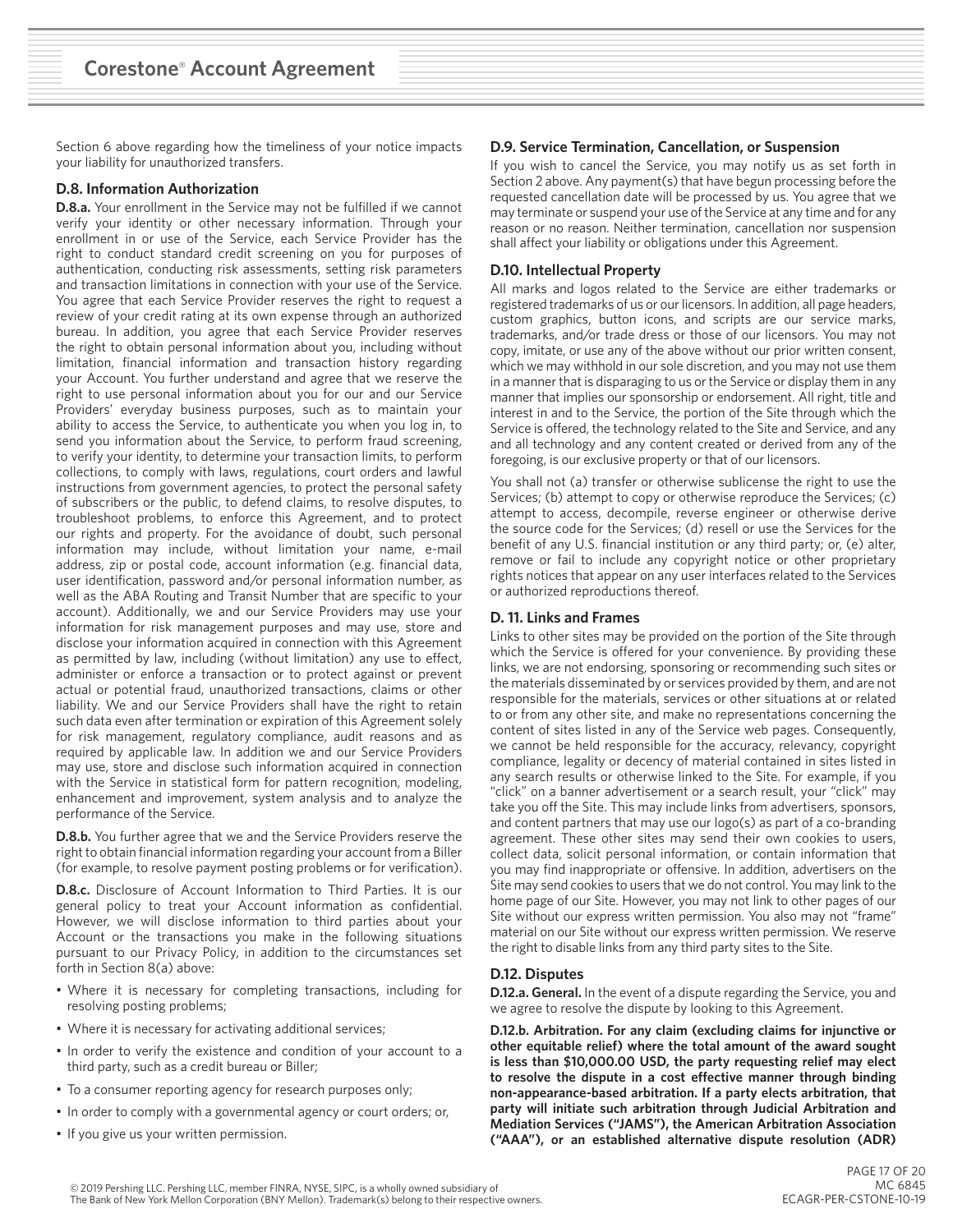**administrator mutually agreed upon by the parties. The parties agree that that the following rules shall apply: (a) the arbitration may be conducted telephonically, online and/or be solely based on written submissions, at the election of the party initiating the arbitration; (b) the arbitration shall not involve any personal appearance by the parties, their representatives or witnesses unless otherwise mutually agreed by the parties; (c) discovery shall not be permitted; (d) the matter shall be submitted for decision within ninety (90) days of initiation of arbitration, unless otherwise agreed by the parties, and the arbitrator must render a decision within thirty (30) days of submission; and (e) any award in such arbitration shall be final and binding upon the parties and may be submitted to any court of competent jurisdiction for confirmation. The parties acknowledge that remedies available under federal, state and local laws remain available through arbitration. NO CLASS ACTION, OTHER REPRESENTATIVE ACTION, OR PRIVATE ATTORNEY GENERAL ACTION, OR JOINDER OR CONSOLIDATION OF ANY CLAIM WITH A CLAIM OF ANOTHER PERSON SHALL BE ALLOWABLE IN ARBITRATION.** 

**D.12.c. Law and Forum for Disputes.** Unless our account agreement with you states otherwise, this Agreement shall be governed by and construed in accordance with the laws of the State in which you reside, without regard to its conflicts of laws provisions. To the extent that the terms of this Agreement conflict with applicable state or federal law, such state or federal law shall replace such conflicting terms only to the extent required by law. Unless expressly stated otherwise, all other terms of this Agreement shall remain in full force and effect. Unless our account agreement with you states otherwise, you agree that any claim or dispute you may have against us (other than those which are arbitrated under Section 12(b) above) must be resolved by a court located in the county in which you reside. You agree to submit to the personal jurisdiction of such courts for the purpose of litigating all claims or disputes unless said claim is submitted to arbitration under Section 12(b) above. The United Nations Convention on Contracts for the International Sale of Goods shall not apply to this Agreement. Both parties agree to waive any right to have a jury participate in the resolution of any dispute or claim between the parties or any of their respective Affiliates arising under this Agreement.

## **D.13. Indemnification**

You agree to defend, indemnify and hold harmless us and our Affiliates and Service Providers and their Affiliates and the employees and contractors of each of these, from any loss, damage, claim or demand (including attorneys' fees) made or incurred by any third party due to or arising out of your breach of this Agreement and/or your improper use of either the Site or the Service.

## **D.14. Release**

You release us and our Affiliates and Service Providers and the employees and contractors of each of these, from any and all claims, demands and damages (actual and consequential) of every kind and nature arising out of or in any way connected with any dispute that may arise between you or one or more other users of the Site or the applicable Service. In addition, if applicable to you, you waive California Civil Code §1542, which states that a general release does not extend to claims which the creditor does not know or suspect to exist in his favor at the time of executing the release, which if not known by him must have materially affected his settlement with the debtor.

## **D.15. No Waiver**

We shall not be deemed to have waived any rights or remedies hereunder unless such waiver is in writing and signed by one of our authorized representatives. No delay or omission on our part in exercising any rights or remedies shall operate as a waiver of such rights or remedies or any other rights or remedies. A waiver on any

one occasion shall not be construed as a bar or waiver of any rights or remedies on future occasions.

# **D.16. Improper Use**

If we have reason to believe that you have engaged in any of the prohibited payments described in this Agreement or have otherwise breached your obligations under this Agreement, we may terminate, suspend or limit your access to or use of the Site or the Service and may not provide our services to you in the future. In addition, we may notify law enforcement, regulatory authorities, impacted third parties, and others as we deem appropriate. The remedies contained in this Section 16 are cumulative and are in addition to the other rights and remedies available to us under this Agreement, by law or otherwise.

## **D.17. Exclusions of Warranties**

THE SITE AND SERVICE AND RELATED DOCUMENTATION ARE PROVIDED "AS IS" WITHOUT WARRANTY OF ANY KIND, EITHER EXPRESSED OR IMPLIED, INCLUDING, BUT NOT LIMITED TO, THE IMPLIED WARRANTIES OF TITLE, MERCHANTABILITY, FITNESS FOR A PARTICULAR PURPOSE, AND NON-INFRINGEMENT. IN PARTICULAR, WE DO NOT GUARANTEE CONTINUOUS, UNINTERRUPTED OR SECURE ACCESS TO ANY PART OF OUR SERVICE, AND OPERATION OF OUR SITE MAY BE INTERFERED WITH BY NUMEROUS FACTORS OUTSIDE OF OUR CONTROL. SOME STATES DO NOT ALLOW THE DISCLAIMER OF CERTAIN IMPLIED WARRANTIES, SO THE FOREGOING DISCLAIMERS MAY NOT APPLY TO YOU. THIS PARAGRAPH GIVES YOU SPECIFIC LEGAL RIGHTS AND YOU MAY ALSO HAVE OTHER LEGAL RIGHTS THAT VARY FROM STATE TO STATE.

## **D.18. Limitation of Liability**

SUBJECT TO APPLICABLE LAW, THE FOREGOING SHALL CONSTITUTE YOUR EXCLUSIVE REMEDIES AND THE ENTIRE LIABILITY OF US AND OUR AFFILIATES AND SERVICE PROVIDERS AND THE EMPLOYEES AND CONTRACTORS OF EACH OF THESE, FOR THE SERVICE AND THE PORTION OF THE SITE THROUGH WHICH THE SERVICE IS OFFERED. YOU ACKNOWLEDGE AND AGREE THAT FROM TIME TO TIME, THE SERVICE MAY BE DELAYED, INTERRUPTED OR DISRUPTED PERIODICALLY FOR AN INDETERMINATE AMOUNT OF TIME DUE TO CIRCUMSTANCES BEYOND OUR REASONABLE CONTROL, INCLUDING BUT NOT LIMITED TO ANY INTERRUPTION, DISRUPTION OR FAILURE IN THE PROVISION OF THE SERVICE, WHETHER CAUSED BY STRIKES, POWER FAILURES, EQUIPMENT MALFUNCTIONS INTERNET DISRUPTION OR OTHER REASONS.

IN NO EVENT SHALL WE OR OUR AFFILIATES OR SERVICE PROVIDERS OR THE EMPLOYEES OR CONTRACTORS OF ANY OF THESE, BE LIABLE FOR ANY CLAIM ARISING FROM OR RELATED TO THE SERVICE CAUSED BY OR ARISING OUT OF ANY SUCH DELAY, INTERRUPTION, DISRUPTION OR SIMILAR FAILURE. IN NO EVENT SHALL WE OR OUR AFFILIATES OR SERVICE PROVIDERS OR THE EMPLOYEES OR CONTRACTORS OF ANY OF THESE, BE LIABLE FOR ANY INDIRECT, SPECIAL, INCIDENTAL, CONSEQUENTIAL, PUNITIVE OR EXEMPLARY DAMAGES, INCLUDING LOSS OF GOODWILL OR LOST PROFITS (EVEN IF ADVISED OF THE POSSIBILITY THEREOF) ARISING IN ANY WAY OUT OF THE INSTALLATION, USE, OR MAINTENANCE OF THE SERVICE OR THE PORTION OF THE SITE THROUGH WHICH THE SERVICE IS OFFERED, EVEN IF SUCH DAMAGES WERE REASONABLY FORESEEABLE AND NOTICE WAS GIVEN REGARDING THEM.

NONE OF WE, OUR AFFILIATES, SERVICE PROVIDERS OR THE EMPLOYEES OR CONTRACTORS OF ANY OF THESE BE LIABLE FOR ANY CLAIM ARISING FROM OR RELATED TO THE SERVICE OR THE PORTION OF THE SITE THROUGH WHICH THE SERVICE IS OFFERED THAT YOU DO NOT STATE IN WRITING IN A COMPLAINT FILED IN A COURT OR ARBITRATION PROCEEDING AS DESCRIBED IN SECTION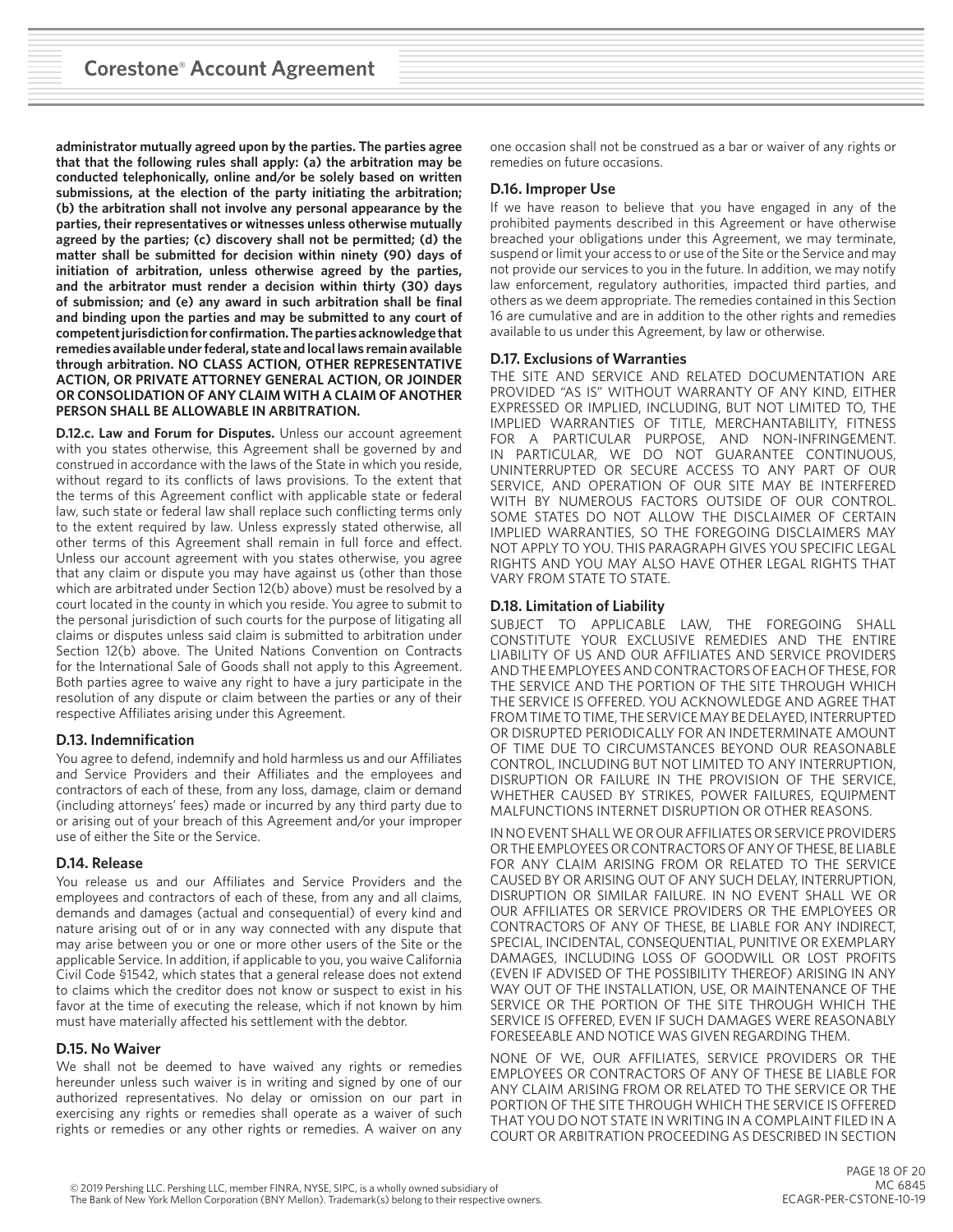12 ABOVE WITHIN TWO (2) YEARS OF THE DATE THAT THE EVENT GIVING RISE TO THE CLAIM OCCURRED.

SUBJECT TO APPLICABLE LAW, THESE LIMITATIONS WILL APPLY TO ALL CAUSES OF ACTION, WHETHER ARISING FROM BREACH OF CONTRACT, TORT (INCLUDING NEGLIGENCE) OR ANY OTHER LEGAL THEORY. OUR AGGREGATE LIABILITY, AND THE AGGREGATE LIABILITY OF OUR AFFILIATES AND SERVICE PROVIDERS AND THE EMPLOYEES AND CONTRACTORS OF EACH OF THESE, TO YOU AND ANY THIRD PARTY FOR ANY AND ALL CLAIMS OR OBLIGATIONS RELATING TO THIS AGREEMENT SHALL BE LIMITED TO DIRECT OUT OF POCKET DAMAGES UP TO A MAXIMUM OF \$500 (FIVE HUNDRED DOLLARS). SOME FEDERAL LAWS AND SOME STATES DO NOT ALLOW THE EXCLUSION OR LIMITATION OF INCIDENTAL OR CONSEQUENTIAL DAMAGES SO THE ABOVE LIMITATION OR EXCLUSION MAY NOT APPLY TO YOU.

#### **D.19. Complete Agreement, Severability, Captions, and Survival**

You agree that this Agreement is the complete and exclusive statement of the agreement between us, sets forth the entire understanding between us and you with respect to the Service and the portion of the Site through which the Service is offered and supersedes any proposal or prior agreement, oral or written, and any other communications between us. If any provision of this Agreement is held to be invalid or unenforceable, such provision shall be struck and the remaining provisions shall be enforced. The captions of Sections in this Agreement are for convenience only and shall not control or affect the meaning or construction of any of the provisions of this Agreement. Sections D6, D7, D8 and D10–D20 of this Agreement, as well as any other terms which by their nature should survive, will survive the termination of this Agreement. If there is a conflict between the terms of this Agreement and something stated by an employee or contractor of ours (including but not limited to its customer care personnel), the terms of the Agreement will prevail.

## **D.20. Service Providers**

We are offering you the Service through one or more Service Providers that we have engaged to render some or all of the Service to you on our behalf. However, notwithstanding that we have engaged a Service Provider to render some or all of the Service to you, we are the sole party liable to you for any payments or transfers conducted using the Service and we are solely responsible to you and any third party to the extent any liability attaches in connection with the Service. You agree that we have the right under this Agreement to delegate to Service Providers all of the rights and performance obligations that we have under this Agreement, and that the Service Providers will be third party beneficiaries of this Agreement and will be entitled to all the rights and protections that this Agreement provides to us.

## **D.21. Amendments**

Subject to applicable law, we may amend this Agreement and any applicable fees and charges for the Service at any time by posting a revised version on the Site. The revised version will be effective at the time it is posted unless a delayed effective date is expressly stated in the revision. Any use of the Service after a notice of change or after the posting of a revised version of this Agreement on the Site will constitute your agreement to such changes and revised versions. Further, we may, from time to time, revise, update, upgrade or enhance the Service and/ or related applications or material, which may render all such prior versions obsolete. Consequently, we reserve the right to terminate this Agreement as to all such prior versions of the Service, and/or related applications and material, and limit access to only the Service's more recent revisions, updates, upgrades or enhancements.

## **D.22. Assignment**

You may not transfer or assign any rights or obligations you have under this Agreement without our prior written consent, which we may withhold in our sole discretion. We reserve the right to transfer or assign this Agreement or any right or obligation under this Agreement at any time to any party. We may also assign or delegate certain of our rights and responsibilities under this Agreement to independent contractors or other third parties.

## **D. 23. Definitions**

**"Account"** is a transaction account you hold with use from which your payments will be debited, your Service fees, if any, will be automatically debited, or to which payments and credits to you will be credited, that is eligible for the Service.

**"Affiliates"** are companies related by common ownership or control.

**"Biller"** is the person or entity to which you wish a bill payment to be directed or is the person or entity from which you receive electronic bills, as the case may be.

**"Business Day"** is every Monday through Friday, excluding Federal Reserve holidays or other days that banks are legally closed.

**"Due Date"** is the date reflected on your Biller statement for which the payment is due, not the late payment date or the date beginning or a date during any grace period.

**"Exception Payments"** means tax payments, court order payments, and payments to deposit accounts or brokerage accounts, payments to settle securities transactions (including, without limitation, stocks, bonds, securities, futures (forex), options, or an investment interest in any entity or property).

**"Payment Instruction"** is the information provided by you to the Service for a bill payment to be made to a Biller (such as, but not limited to, Biller name, Biller account number, and Scheduled Payment Date).

**"Scheduled Payment"** is a payment that has been scheduled through the Service but has not begun processing.

**"Scheduled Payment Date"** is the day you want your Biller to receive your bill payment, unless the Scheduled Payment Date falls on a non-Business Day in which case it will be considered to be the previous Business Day.

**"Service Provider"** means companies that we have engaged (and their Affiliates) to render some or all of the Service to you on our behalf.

# **SECTION E — MISCELLANEOUS**

#### **E.1. Client Information**

You understand additional restrictions may apply to the services and additional documentation may be required by applicable law or Our policies and procedures. You agree to promptly comply with any such restrictions and requests for additional documents.

## **E.2. Charges/Service Charges/Expenses**

Pershing and/or Your Introducing Financial Organization may charge certain fees, including an annual fee, to Your Account for the financial services provided to You under this Agreement. Your Account may also incur service charges based upon Account activity, items returned unpaid, stop-payment orders, garnishments, levies, copies or images of cancelled Checks or for other Corestone Account Services related to Your Account. The fees and charges are set forth on the Financial Terms Card, and they are subject to change upon notice to You, but advance notice will be provided if required by applicable law.

You agree to repay Pershing and/or Your Introducing Financial Organization all of Pershing's and/or Your Introducing Financial Organization's expenses, including attorneys' fees and legal expenses,